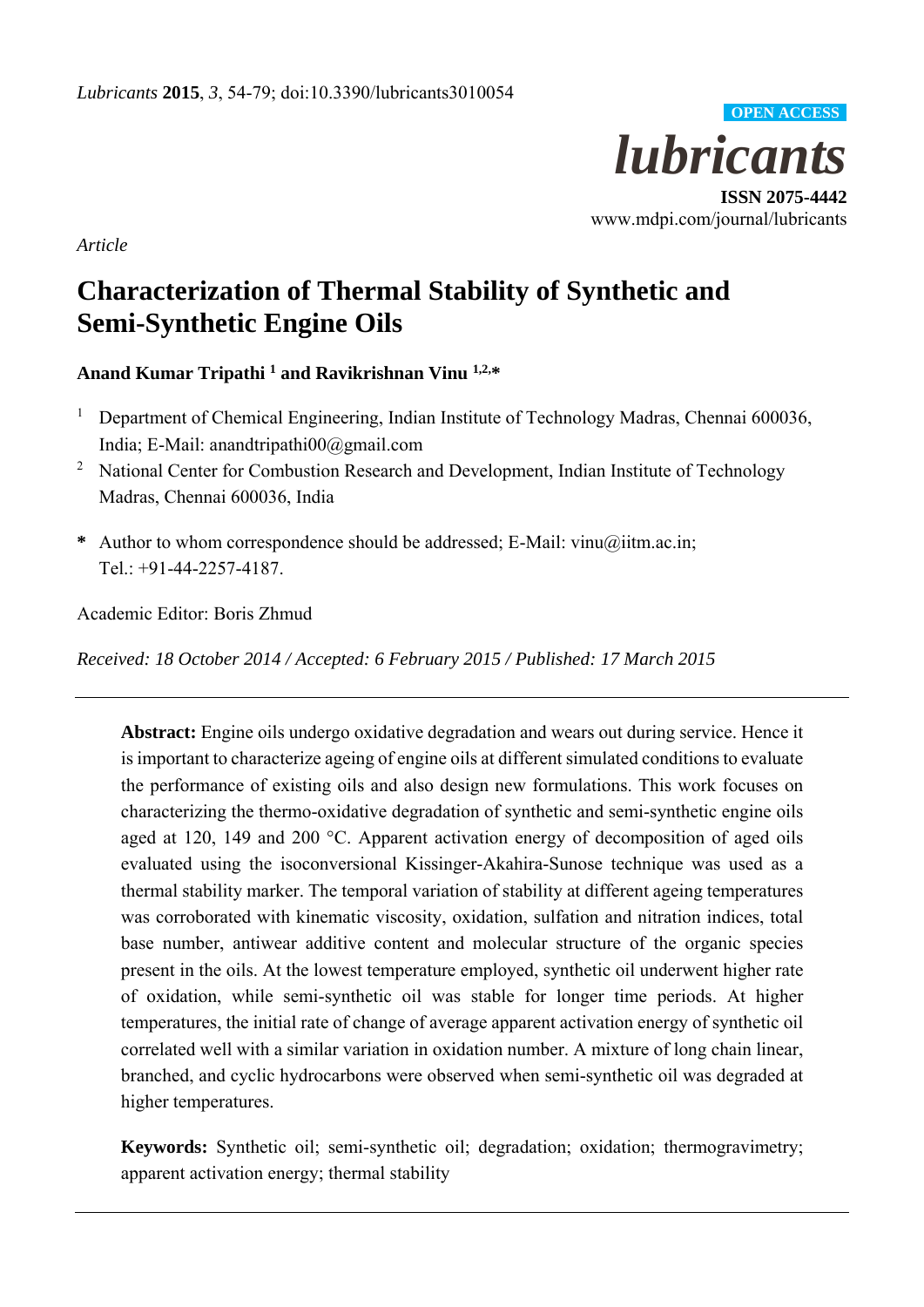# **1. Introduction**

Engine oils are carefully engineered for use in today's sophisticated engines by blending with various additives. Engine oils reduce friction between moving surfaces and also aids in transportation of contaminants and other particles away from moving parts. Oils are prone to thermal and oxidative degradation during service in internal combustion engines as they are exposed to extremely high temperatures (up to *ca.* 800 °C in cylinder walls) and pressures (up to *ca.* 1000 psi in the bearings) under air environment [1]. The degree of degradation depends on engine conditions, cycle time and duration of its use. Some of the desirable characteristics of lubricants include reduction of friction, high boiling point, optimum viscosity and thermal stability, corrosion retardation and resistance to oxidation. As engine oils are designed with a mixture of base oil and performance augmented additives such as friction modifiers, antioxidants, dispersants and detergents, and viscosity index improvers [1–3], it is necessary to understand the thermal stability of engine oils under various operating conditions in order to evaluate the performance of specific additive's package and to design better additive formulations.

Engine oil ageing can be characterized by different markers like apparent activation energy of decomposition, oxidation, sulfation and nitration indices, antiwear breakdown, viscosity index, total acid number (TAN), total base number (TBN), dielectric constant and soot deposition. Different analytical techniques like infrared and nuclear magnetic resonance (NMR) spectroscopy [4–11], thermal analysis [12–16], rheological measurements [13,17,18] and chromatographic analyses [9,16,19] have been utilized to evaluate the above properties. Thermo(oxidative) degradation of engine oils in conventional thermogravimetric analyzer (TGA) and differential scanning calorimeter (DSC) are fundamental techniques to evaluate the stability of engine oils under isothermal and dynamic heating conditions [10,13–15]. Importantly, the data obtained from this analysis coupled with the standard engine tests gives a better understanding of the stability of the engine oils [20]. Santos *et al.* [13] evaluated the rheological and thermo-analytical properties of automotive mineral lubricants and found that increasing the temperature of degradation from 150 to 210 °C resulted in thixotropic and pseudo-plastic behavior of the oils. The increase in viscosity of the lubricants was found to be due to the polymerization process along with formation of insoluble high molecular weight products. Thermogravimetric analysis in air resulted in three decomposition steps while only one decomposition step was observed in nitrogen atmosphere. Gamlin *et al.* [14] studied the effects of viscosity and base oil class of mineral, fully synthetic and semi-synthetic oils on the thermal stability of base oils. The mechanism of base oil degradation was examined using isothermal, non-isothermal and modulated TG analysis. It was concluded that base oils with higher viscosity within the same category tend to degrade at higher temperatures. The base oils of natural/mineral origin were more resistant to oxidation than semi-synthetic and fully synthetic oils due to naturally occurring antioxidants, which can inhibit the oxidation process.

Barman [16] studied the degradation of base oils produced by solvent extraction (categorized as group I) and hydrocracking/isodewaxing (group II) in air at specific temperatures. The author also investigated the variation of hydrocarbon composition, boiling range distribution, amount of oxygen and types of oxygenated species during ageing using different analytical techniques. It was concluded that the degradation products from group I oils are predominantly insoluble deposits while group II oils yield oil soluble components. Adams *et al.* [7] investigated the variation of TAN and antioxidant concentration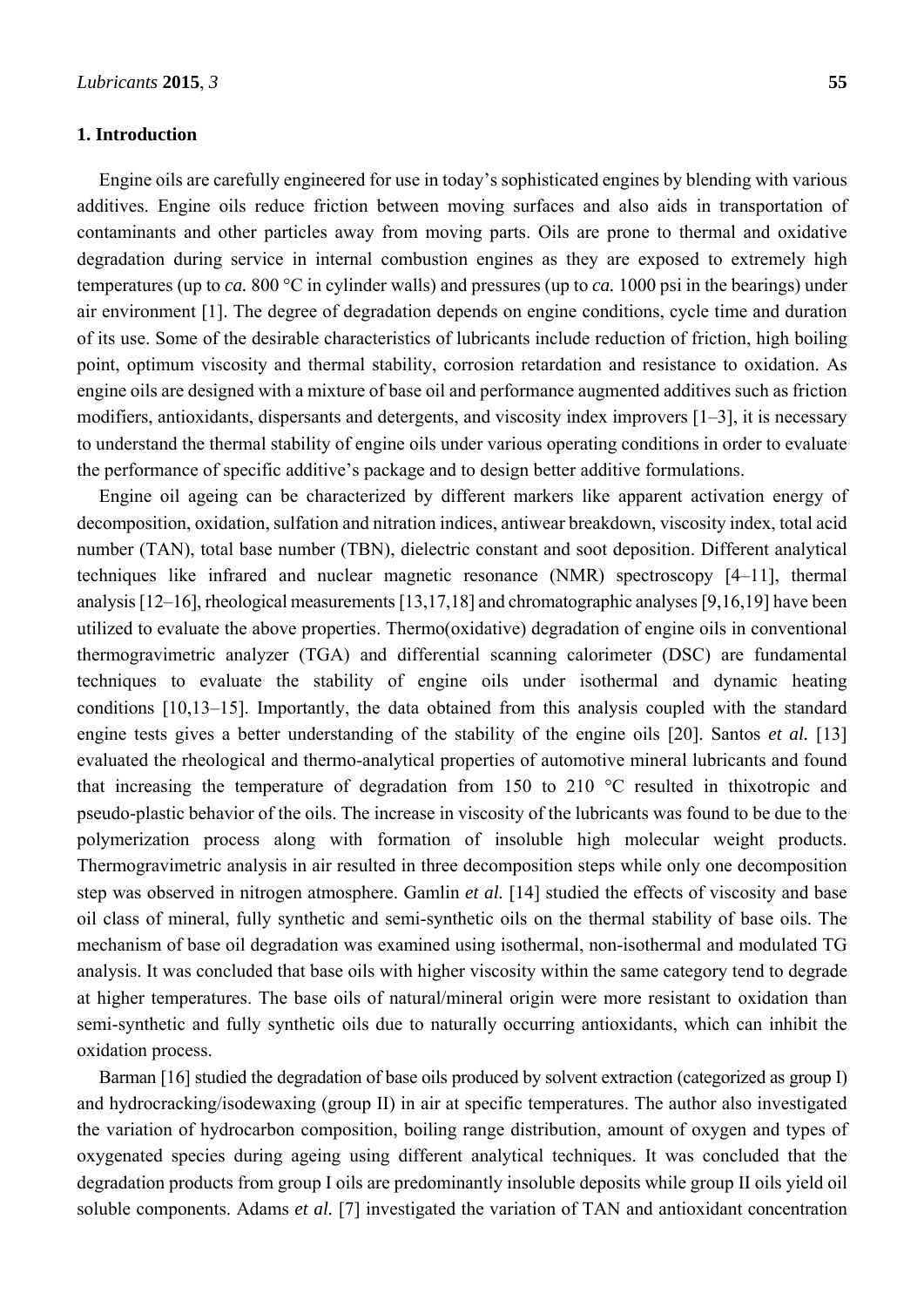in turbine engine oil from a military aircraft using Fourier transform infrared spectroscopy (FT-IR) with multiple regression, principal components and partial least squares analysis. The main conclusion of this work was that ageing and engine wear lead to acid formation and antioxidant species depletion. Cerny *et al.* [18] utilized a modified IP 48 procedure (200 °C, 6-hour oxidation cycle) to test the oxidation stability of SAE 15W-40 engine oils and several differences in ageing behavior were found. Viscosity, carbon residue, acid number, amount of pentane insolubles and mass losses during the test were chosen as the key parameters for the evaluation of oxidation stability of the oils.

Oxidation is the primary mechanism by which oil degradation occurs in an engine. The process of oxidation occurs in three stages. The first stage corresponds to the depletion of antioxidant and antiwear additives, followed by oxidative degradation of the base oil [2,3]. During this stage, the formation of polar organic compounds in oil (such as ketones, alcohols, carboxylic acids and esters) is more pronounced. The final stage corresponds to an increase in viscosity of the oil owing to polymerization. The recombination of long chain radicals, Aldol and Claisen condensation reactions of carbonyl, carboxylic acid and alcohols that are formed via oxidative degradation in the second stage are the main reactions leading to higher molecular weight molecules [21]. Besides oxidation, during combustion, with the engine running at full load or with improper air/fuel ratios, other reactions that lead to the formation of nitrogen oxides and organic nitrates may occur. Similarly, the presence of sulfur may lead to the formation of SO*x*, organic sulfones and sulfoxides via oxidation, and sulfurous acid esters when SO*<sup>x</sup>* reacts with organic compounds present in oil. Therefore, a comprehensive understanding of engine oil ageing in terms of oxidation, nitration and sulfation, along with thermal stability and rheological properties is required.

Apparent activation energy of oxidation of oils is usually evaluated using TGA under dynamic heating rate in presence of air. Isoconversional methods are utilized to evaluate the variation of apparent activation energy of oxidative degradation of oils with conversion [14,15]. Crnkovic *et al.* [15] evaluated the oxidative degradation kinetics of Brazilian fuel oils using TGA in presence of air, and the apparent activation energy was correlated to the ignition delay. Gamlin *et al.* [14] employed Flynn-Wall-Ozawa method to show that the apparent activation energies of mineral, synthetic and semi-synthetic oil degradation were nearly constant in the conversion range from 5 to 90 wt%. However, this corresponds to subjecting the fresh oil to oxidative degradation under different sample heating rates in a TGA, rather than evaluating the stability of oils aged individually at different temperatures according to standard procedures. This is also one of the reasons for the constant value of apparent activation energy with conversion in the above studies. Moreover, this may not be representative of the "rate" at which the oil loses or gains stability. Therefore, oil samples aged under different temperatures for various time periods in accordance to standard tests must be evaluated for their stability in terms of apparent activation energy.

In this study, a comprehensive activation energy analysis is combined with physicochemical characterization to explain the thermal stability variation of synthetic and semi-synthetic engine oils under standard ageing conditions. Apparent activation energies evaluated using isoconversional Kissinger-Akahira-Sunose method were used to quantify the rate at which the oils lost or gained thermal stability at different ageing temperatures. The changes in oil composition, oxidation, sulfation and nitration indices, antiwear content, total base number and kinematic viscosity were also evaluated to correlate the trends in thermal stability.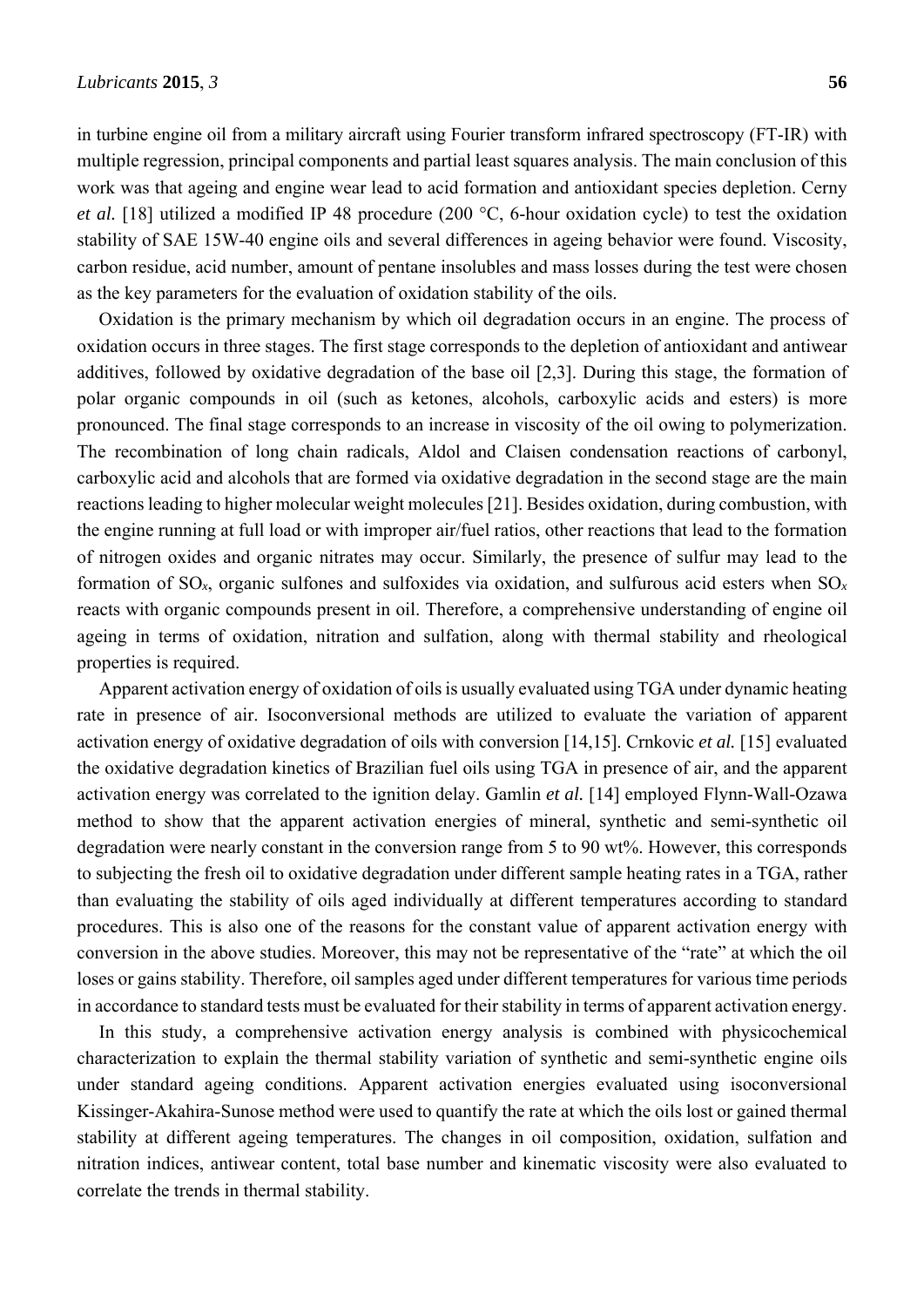#### **2. Materials and Methods**

# *2.1. Engine Oil Samples*

Fully synthetic (Shell Advance Ultra, 10W-40) and semi-synthetic (Shell Advance AX7, 10W-40) engine oils were procured from Shell, and used as received. These two oils are used in four stroke motorcycle engines, and are known to have good lubrication, shear stability and ageing resistance [22].

### *2.2. Engine Oil Degradation Test*

Synthetic and semi-synthetic engine oil samples were heated in a hot air oven at 120 °C, 149 °C and 200 °C. The oven was ventilated well in order to maintain uniform temperature and air circulation during the ageing period. These temperatures correspond to the gallery oil temperature in diesel engine wear test as per ASTM D5966 [16,23], optimum oil temperature in automotive spark-ignition engine wear test as per ASTM D5533 (sequence III E) [16,24], and oil temperature in modified IP48 oxidation test [18], respectively. Initial experiments performed in open petri dishes and vials of 2 cm diameter confirmed that the properties of aged oils such as dynamic viscosity, oxidation index and temperature at maximum mass loss rate (*T*max) did not vary significantly in air environment. Therefore, *ca.* 10 mL of the oil samples in open vials were subjected to heating. A similar configuration was also adopted by Barman [16]. Samples were withdrawn at periodic intervals of time to carry out the following analyses.

### *2.3. Thermogravimetric Analysis*

Thermogravimetric analysis of fresh and degraded oil samples at different temperatures and ageing intervals was performed in SDT Q 600 (TA Instruments) with  $\sim$ 2 mg of oil under nitrogen atmosphere at a flow rate of 100 mL min<sup>-1</sup>. Four different sample heating rates  $(5, 10, 20$  and  $50$  °C min<sup>-1</sup>) were utilized in order to evaluate the thermal stability of the oils and kinetics of ageing. All the samples were heated from ambient temperature to 600 °C. As the ageing experiments were performed in presence of air as outlined in Section 2.2, it is imperative that the TGA experiments be conducted in an inert atmosphere to evaluate the stability of the oils. Conducting the TG analysis of aged oil samples in presence of air would further oxidize the already aged oil and it would be difficult to decouple the oxidation of engine oil during ageing test and in TGA. A majority of the TGA experiments were repeated three times, and the standard deviation of  $T_{\text{max}}$ , the temperature corresponding to maximum mass loss rate, as observed in the differential thermogram, was within  $\pm 2$  °C for all the runs.

#### *2.4. Viscosity*

Dynamic viscosity, density and viscosity index of fresh and aged oil samples were measured using Stabinger viscometer (SVM 3000, Anton Parr). Dynamic viscosity and density were measured at  $40 °C$ .

# *2.5. FluidScan® Lubricant Analysis*

Oxidation index, sulfation index, nitration index, antiwear content and total base number of all the aged engine oil samples were characterized by using FluidScan® Q1000 (Spectro Inc.) lubricant monitor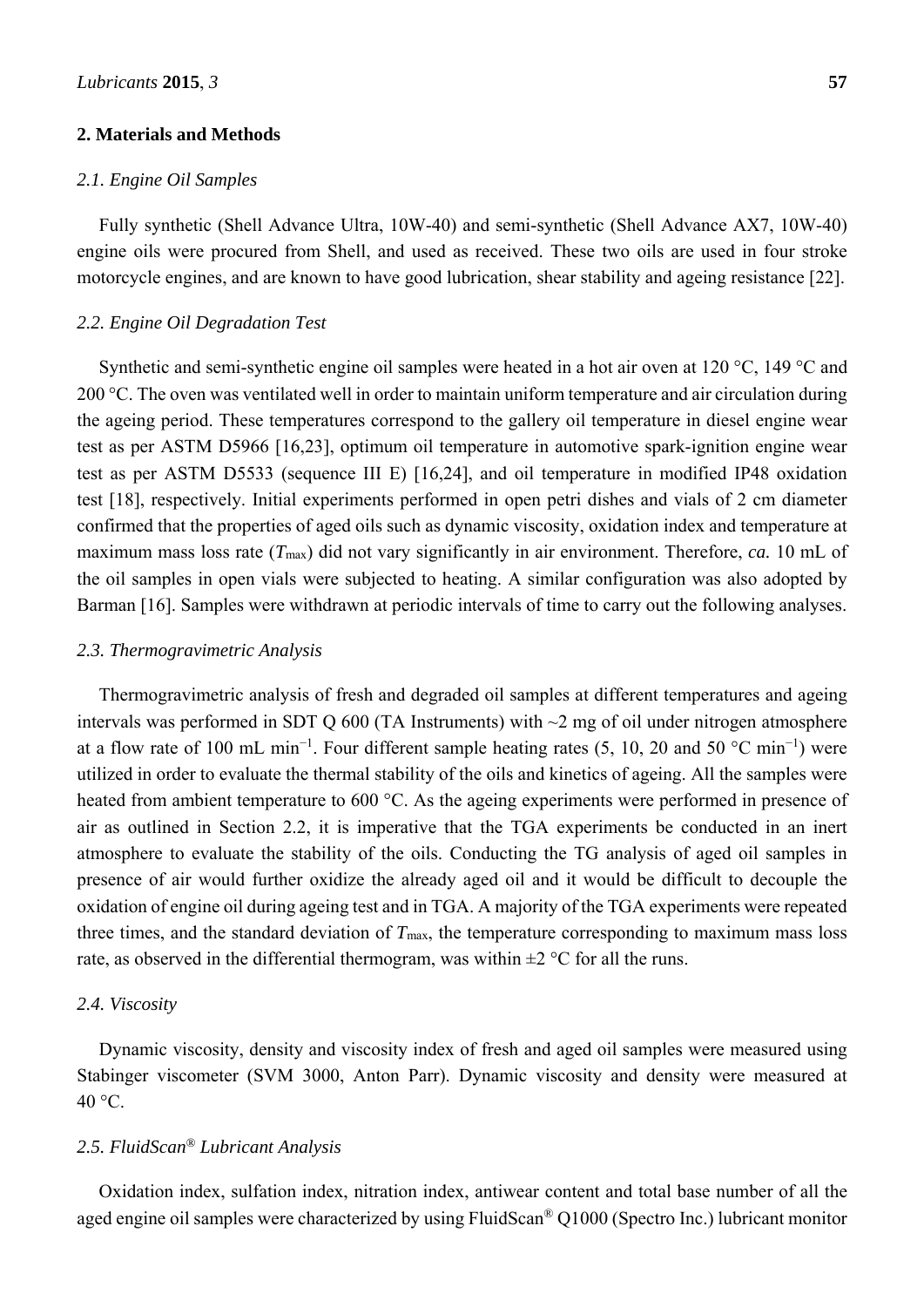in Petrolabs India Private Limited, Hyderabad, India. FluidScan® lubricant monitor is an infrared-based, chemometrically calibrated analyzer that provides the value of the above ageing markers based on the increase or decrease in absorbance of a specific organic functional group [25]. The results from FluidScan® analyses are proven to comply with ASTM International standards [25]. FluidScan® analyses were repeated three times and the standard deviation in the values of the above parameters was less than 5%.

#### *2.6. Gas Chromatography/Mass Spectrometry (GC/MS)*

GC/MS analyses of fresh and aged engine oil samples were performed in a Shimadzu GC (GC-2010) equipped with GC-MS-QP2010 Plus mass spectrometer with an Rxi-1ms fused silica column  $(30 \text{ m} \times 0.25 \text{ mm}, i.d. \times 0.25 \text{ mm}$  thickness). Ultra high pure helium (99.999%) was used as the carrier gas at a flow rate of 1 mL min<sup>-1</sup> and a split ratio of 50:1 was maintained. The ion source temperature was set at 200 °C. The GC column oven program consisted of three phases: 40 °C held for 2 min, heating rate of 6 °C min<sup>-1</sup> to 300 °C, and then held at a constant temperature of 300 °C for 20 min. The identity of the organic components was confirmed by comparing the mass spectrum with NIST mass spectral database, and the identified compounds had a very good match factor.

# *2.7. Evaluation of Apparent Activation Energy*

Apparent activation energies of decomposition of fresh and aged oil samples were evaluated to quantify the rate of ageing of synthetic and semi-synthetic engine oils at different temperatures. The methods available in the literature for analyzing non-isothermal kinetic data from TGA are classified as model-fitting and model-free or isoconversional methods. All kinetic models are based on the fundamental rate equation for conversion given by  $\frac{d\alpha}{dt} = A \exp(-E_a/RT) f(\alpha)$  [26], where, *A* and *E*<sub>a</sub> denote the pre-exponential factor and apparent activation energy of the reaction, respectively. The conversion,  $\alpha$ , is given by  $(w_0 - w_t)/(w_0 - w_t)$ , where *w*<sub>0</sub> denotes initial sample weight, *w*<sub>t</sub> denotes sample weight at time *t*, and *w*<sub>f</sub> is the weight of char retained at the end of the reaction. For pyrolysis of engine oils, the function  $f(\alpha)$  that signifies the variation of conversion with time is characterized by a decelerating kinetics, *i.e*., the reaction rate is maximum during the initial phase and continuously decreases as conversion is increased [15]. Therefore,  $f(\alpha)$  is given by *n*th order kinetics,  $(1 - \alpha)^n$ . Usually,

Kinetics Committee of International Confederation for Thermal Analysis and Calorimetry (ICTAC) [26] recommends the evaluation of apparent activation energy at different mass conversions using isoconversional models that utilize TGA data at a minimum of three heating rates for kinetic predictions, and to understand the regimes and mechanism of mass loss. In this work, in order to determine the variation of apparent activation energy of decomposition of engine oils with conversion, Kissinger-Akahira-Sunose (KAS) technique has been employed. The functional form of the integral isoconversional KAS method is given by [26]:

engine oil decomposition is characterized by first order kinetics, *i.e*., *n =* 1 [13,14].

$$
\ln\left(\frac{\beta_i}{T_a^2}\right) = \ln\left(\frac{A_\alpha.R}{E_\alpha.g(\alpha)}\right) - \left(\frac{E_\alpha}{RT_\alpha}\right) \tag{1}
$$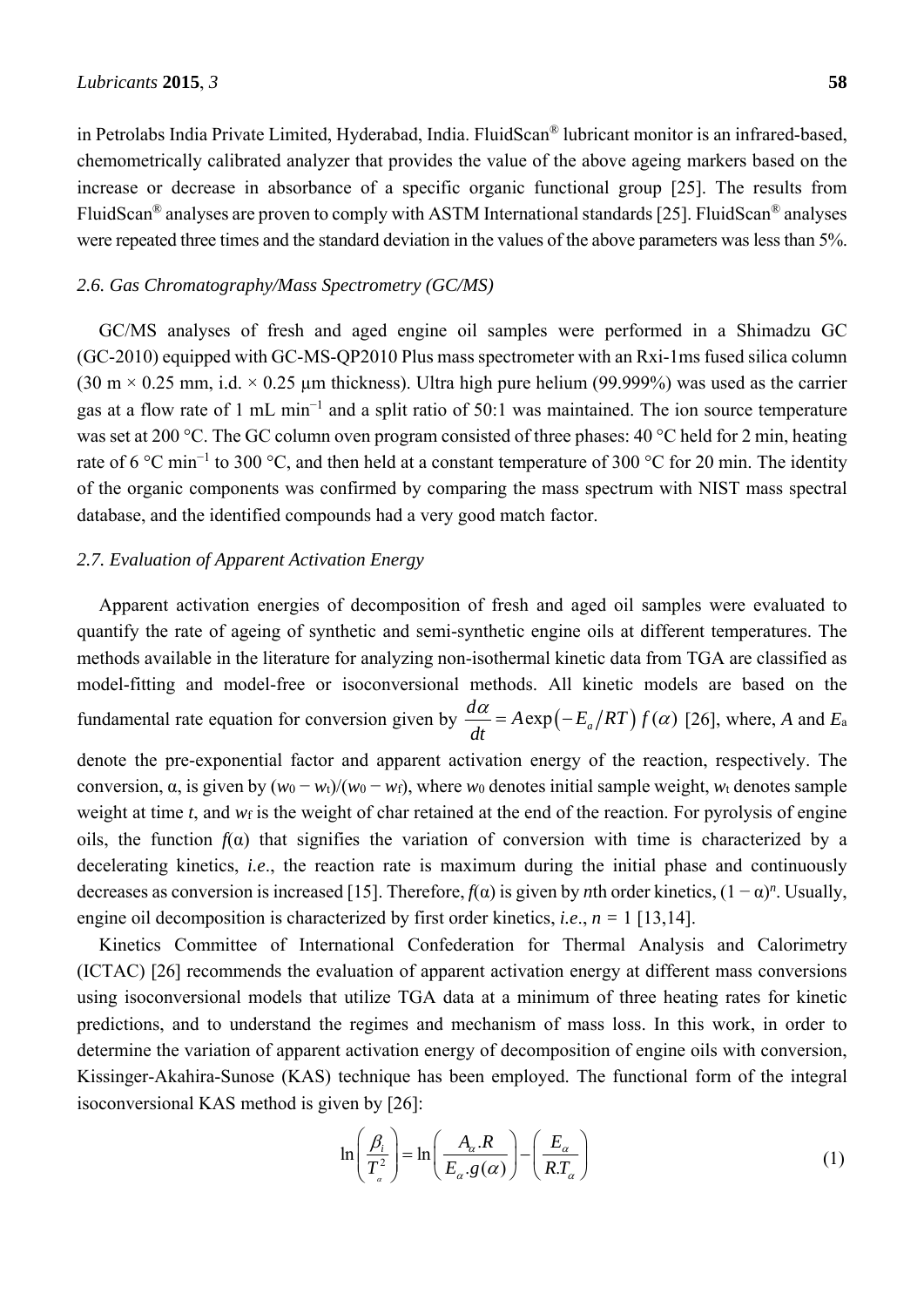where β denotes the sample heating rate, *T*α, *E*α, *A*α denote the temperature, apparent activation energy and pre-exponential factor at a fixed value of  $\alpha$ , respectively. The functional form of  $g(\alpha)$  is given by  $-\ln(1 - \alpha)$ , according to first order decomposition of the oil [26]. In this method, temperatures at various chosen values of conversions are determined at different heating rates, and ln(β/*T*<sup>α</sup> 2 ) *versus* 1/*T*<sup>α</sup> is plotted to obtain  $E_{\alpha}/R$  as the slope of the straight line. A constant value of apparent activation energy over a certain conversion range signifies the stability of engine oil in that range, and that the weight loss is governed by a single major reaction step. Any increase or decrease in apparent activation energy with conversion is an indication of gain or loss of thermal stability, respectively. Gamlin *et al.* [14] utilized Flynn-Wall-Ozawa method and showed that for different fresh oils belonging to fully synthetic, semi-synthetic and mineral categories, the apparent activation energies were nearly constant in a broad conversion range of 5 to 90 wt%. Typically, a variation of  $\pm 3$  kJ mol<sup>-1</sup> in apparent activation energy is within the uncertainty limits as it corresponds to *ca*.  $\pm 2$  °C variation in  $T_{\text{max}}$  value obtained from TGA.

### **3. Results and Discussion**

# *3.1. Thermal Stability of Engine Oils during Ageing*

Synthetic and semi-synthetic engine oils were degraded at 120, 149 and 200 °C for 240, 168 and 120 h, respectively. Samples were collected at different time intervals during degradation to understand the kinetics of ageing using TGA. Weight loss profiles and differential weight loss profiles of the fresh and aged oil samples collected at different time periods were obtained from TGA. Figure 1 depicts the thermograms and differential thermograms of synthetic and semi-synthetic engine oils at 10 °C min<sup>−</sup><sup>1</sup> aged for a period of 96 hours at 120, 149 and 200 °C. Two distinct weight loss regimes are evident from the TGA profiles of the engine oils. The first regime is from 150 to 350 °C and 150 to 310 °C for synthetic and semi-synthetic engine oils, respectively, while the second regime is from 360 to 480 °C for both the types of engine oils. Based on mass spectrometric measurements, Lehrle *et al.* [27] confirmed that in the temperature range of 150 to 350 °C, both evaporation of hydrocarbons present in the low end of the molecular weight distribution, and degradation of base oil components occur. The former occurs at temperatures lesser than 250 °C, while the onset of degradation occurs in the range of 275–300 °C. The second weight loss regime can be attributed to the decomposition of long chain hydrocarbons. As fresh synthetic and semi-synthetic oils contained a lot of oxygenated organics including alcohols, diols, esters, sulfurous acid esters and other oxygenated functional groups (see Supplementary Tables S1a and S2a), accelerated degradation of the these organics and base oil stock is justified in the temperature range of 275–300 °C. It can be ascertained from Figure 1 that at a temperature of 250 °C, the mass losses are in the range of 10–14 wt% and 29–37 wt% for synthetic and semi-synthetic engine oils, respectively. In many experiments, the oils pyrolyzed completely before 500 °C without any formation of residue, while in certain cases less than 6  $wt\%$  residue was observed at 500 °C. At much higher temperatures of 800 °C, complete decomposition was observed.

The temperature at maximum weight loss rate, *i.e*., *T*max of fresh synthetic and semi-synthetic oils occurs at 304.7 °C and 272.4 °C, respectively. This means that synthetic engine oil used in this work is intrinsically more stable than semi-synthetic oil. Nevertheless, the rate at which these oils age under simulated conditions may not be the same as the stability of the fresh oil. It is clear from Figure 1 that  $T_{\text{max}}$  values of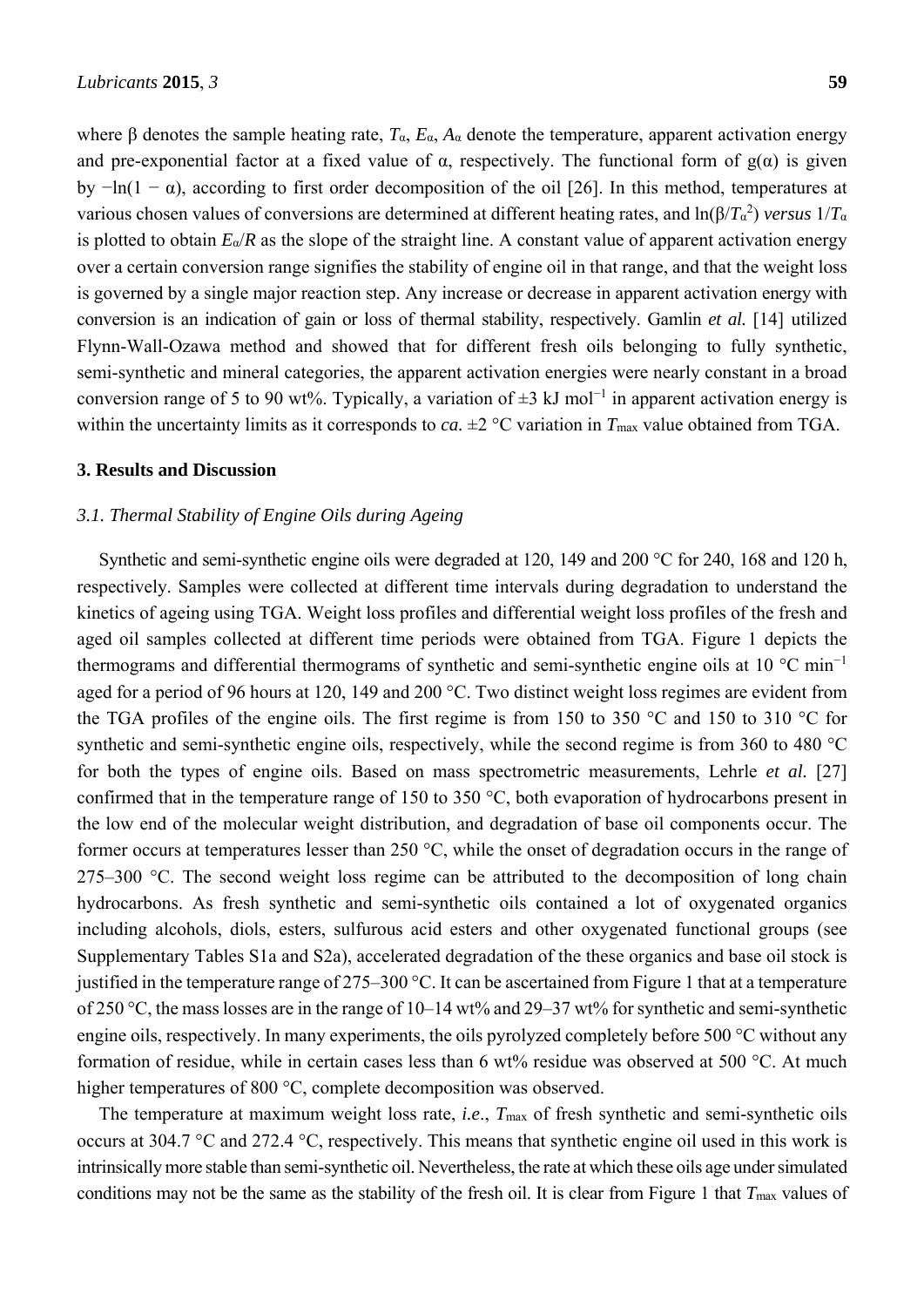synthetic oil aged for 96 hours at 120, 149 and 200 °C are 316.5, 311.6 and 312.9 °C, respectively, while that of semi-synthetic oil aged for 96 hat 120, 149 and 200 °C are 274.6, 278.8 and 271.7 °C, respectively. This shows that the variation of stability of engine oils at these ageing conditions is not linear.



**Figure 1.** Weight loss and differential weight loss profiles of fresh and 96 hours aged synthetic and semi-synthetic oils at 120, 149 and 200 °C. The sample heating rate in TGA was  $10^{\circ}$ C min<sup>-1</sup>.

It is interesting to note that an increase of *ca*. 12  $^{\circ}$ C in  $T_{\text{max}}$  is observed when synthetic oil is degraded at 120 °C, while a 6 °C increase in *T*max is observed for semi-synthetic oil at 149 °C. Although it is expected that engine oils gain thermal stability at high ageing temperatures owing to the formation of long chain hydrocarbons by recombination of hydrocarbon free radicals and condensation reactions [3,21], the observations indicate that thermal stability is not only dependent on the base oil composition of engine oil, but also on the decomposition of various additives and formation of new oxygenated, sulfated and nitrated species. It can be observed from Supplementary Table S3 that the *T*max at different degradation times is significantly different. For a majority of the degradation temperatures for both synthetic and semi-synthetic oils, the  $T_{\text{max}}$  values initially increased during degradation upto 24 h, and then decreased. At longer time periods, *i.e*., after 96 h, an erratic variation in *T*max was observed, suggesting that the rate determining decomposition step is related to the formation of intermediates at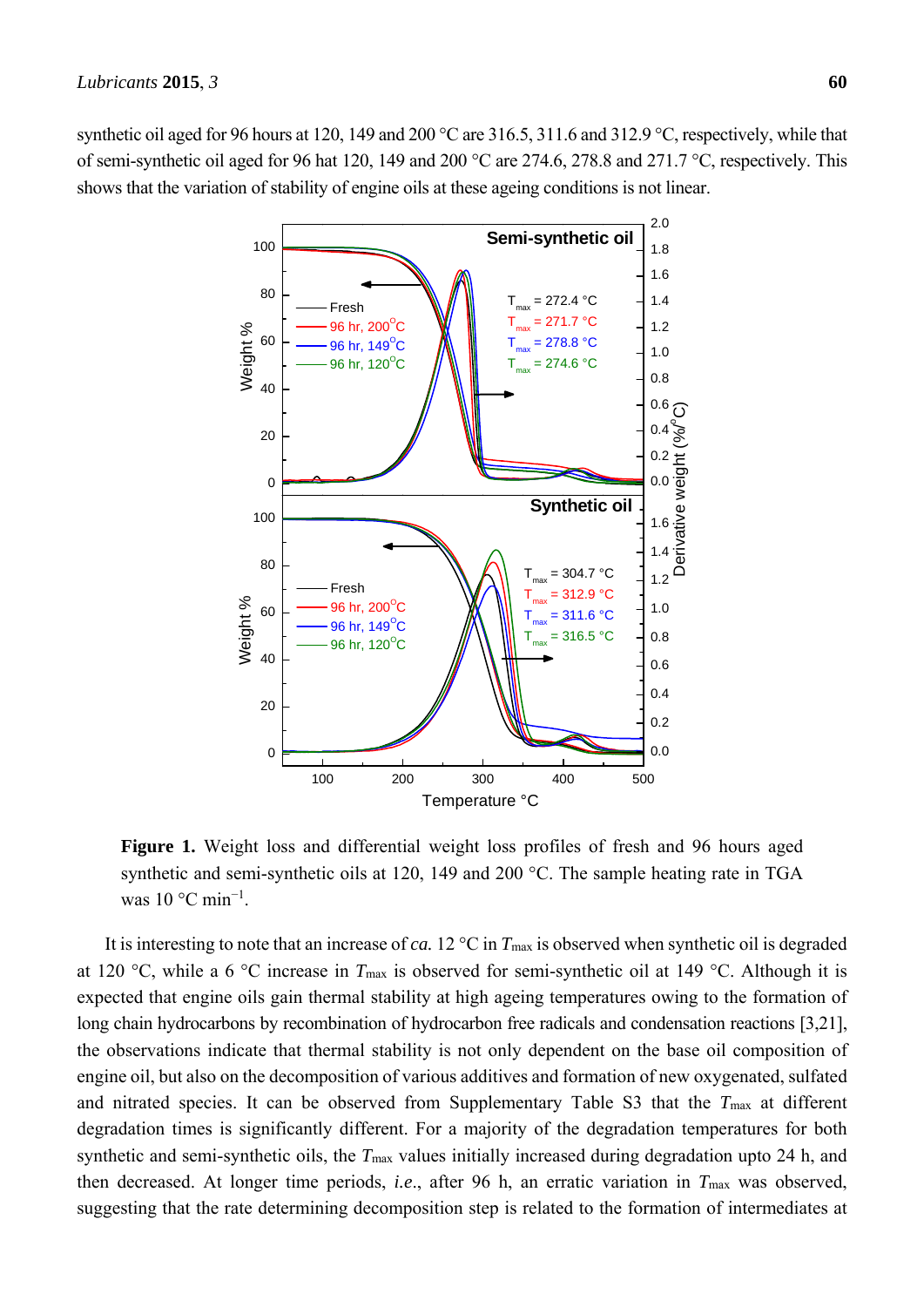# Kinetics of Ageing of Engine Oils

A quantitative assessment of stability was obtained by calculating the apparent activation energy of decomposition of synthetic and semi-synthetic oils using the integral isoconversional method of Kissinger-Akahira-Sunose [26]. Supplementary Figure S1 depicts the KAS plots for fresh synthetic and semi-synthetic oils. Apparent activation energies corresponding to each and every conversion were evaluated from the slopes of the straight lines. Similar plots were drawn for all the other oil samples degraded at different temperatures and collected at different time intervals. The determination coefficients for all the linear KAS plots were high ( $R^2 \approx 0.98-0.99$ ). Figures 2–4 depict the variation of apparent activation energies with conversion for fresh and aged synthetic and semi-synthetic oils at different ageing temperatures. The conversion range of 10–70 wt% spans both evaporation and decomposition regimes of the hydrocarbons present in base oil. It is clear from the figures that the variation of apparent activation energy with conversion at different ageing periods is significantly different, which suggests that the thermal stability of oil varies during oxidative degradation, and the trend of variation of apparent activation energy is different at different degradation temperatures.

unravel the process of ageing of synthetic and semi-synthetic oils under these simulated conditions using

the variation of apparent activation energy and other physicochemical properties with ageing time.



**Figure 2.** Variation of apparent activation energy of degradation of fresh and aged (**a**) synthetic and (**b**) semi-synthetic engine oils at 120 °C. The color-coded numbers correspond to the average apparent activation energies of the oil at different time periods in  $kJ$  mol<sup>-1</sup>.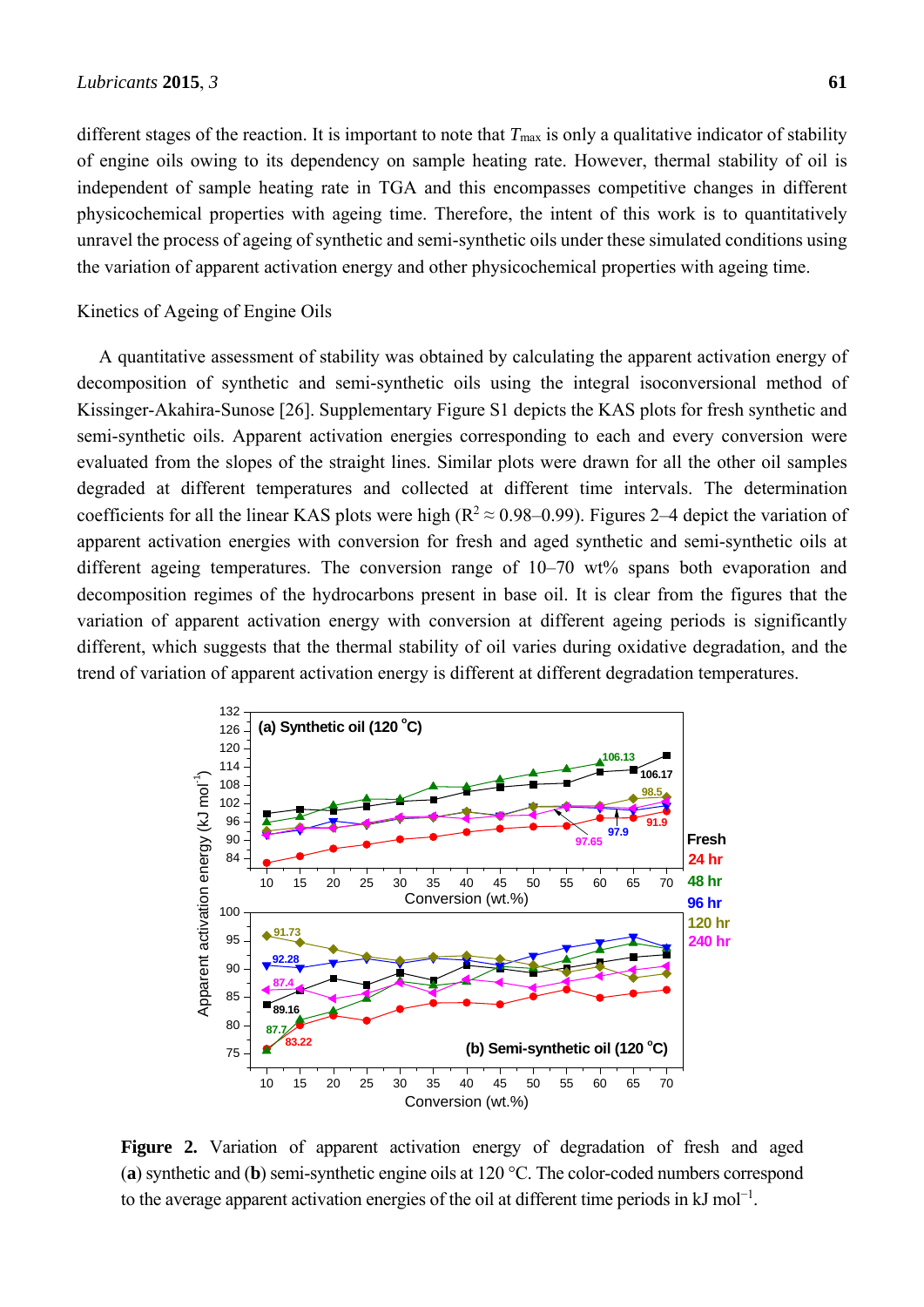

**Figure 3.** Variation of apparent activation energy of degradation of fresh and aged (**a**) synthetic and (**b**) semi-synthetic engine oils at 149 °C. The color-coded numbers correspond to the average apparent activation energies of the oil at different time periods in kJ mol<sup>-1</sup>.



**Figure 4.** Variation of apparent activation energy of degradation of fresh and aged (**a**) synthetic and (**b**) semi-synthetic engine oils at 200 °C. The color-coded numbers correspond to the average apparent activation energies of the oil at different time periods in kJ mol<sup>-1</sup>.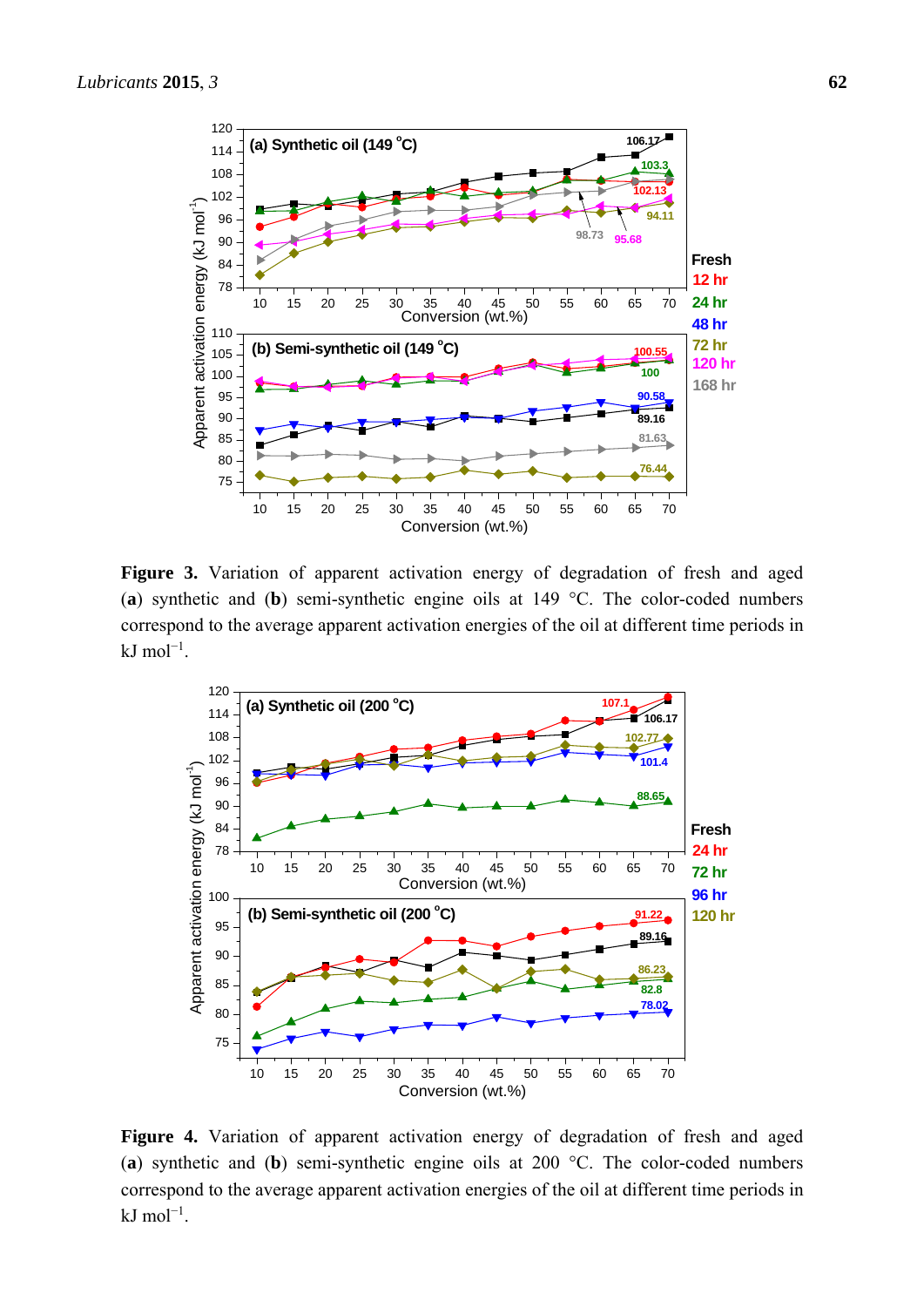The variation of apparent activation energies of fresh synthetic and semi-synthetic oils in the conversion range of 10 to 70 wt% were 98.78–117.93 kJ mol<sup>-1</sup> and 83.75–92.58 kJ mol<sup>-1</sup>, respectively. The magnitude of apparent activation energy values reported in this work is in agreement with literature [14]. The average apparent activation energies  $(\overline{E_a})$  of synthetic and semi-synthetic oils in the above conversion regimes were 106.17 and 89.16 kJ mol<sup>-1</sup>, respectively. This shows that intrinsically, synthetic oil is more stable than semi-synthetic oil owing to its formulation. However, the apparent activation energies of fresh oil do not characterize the stability of these oils under different ageing conditions. It is important to evaluate the evolution of thermal stability of these two oils at different ageing temperatures as per standard tests. From Figure 2 it is clear that oxidative degradation of synthetic oil at 120 °C for the initial 24 h results in a significant drop of  $\overline{E_a}$  from 106.17 to 91.9 kJ mol<sup>-1</sup>, while for semi-synthetic oil  $\overline{E}_a$  decreased from 89.16 to 83.22 kJ mol<sup>-1</sup>. This shows that in the initial period, synthetic oil is destabilized compared to semi-synthetic oil. Nevertheless, at 48 h, synthetic oil gains stability, which is reflected by an increase in  $\overline{E_a}$  to 106.3 kJ mol<sup>-1</sup>. After this drastic increase at 48 h,  $E_a$  slightly decreases and is stabilized at 98 kJ mol<sup>-1</sup> after 240 h. In the entire ageing period, there is no significant variation of  $\overline{E_a}$  of fresh semi-synthetic oil, *i.e.*,  $\overline{E_a} = 88 \pm 4$  kJ mol<sup>-1</sup>. It can be generally observed that the apparent activation energies increase from low to high conversions, indicating that long chain hydrocarbons present in base oil require high energies to degrade. However, interesting variations in apparent activation energy of semi-synthetic oil with conversion are observed from Figure 2b. After 48 h of degradation of semi-synthetic oil, the apparent activation energies in the initial conversion regime of 10–20 wt% increased to  $92.5 \pm 4 \text{ kJ}$  mol<sup>-1</sup>. After 20 wt% conversion, the energies gradually decreased and finally were stable at high conversions. This means that at longer ageing periods, stable organic volatiles/intermediates are formed from semi-synthetic oil. Adhvaryu *et al.* [10] utilized NMR spectroscopy and pressurized DSC to study the effect of base oil composition on oxidation of engine oils, and found that the presence of n-paraffin-type hydrocarbons tends to increase the activation energy of oxidation. This is due to high bond dissociation energy of straight chain alkyl C-alkyl C bond compared to branched chain or alkyl-allyl bonds [28]. It was also observed that the presence of (substituted) aromatic compounds decreases the onset temperature of degradation, thereby decreasing the oxidative stability of the oil. It can hence be concluded that in spite of the lower stability of semi-synthetic oil compared to synthetic oil, the rate at which the former loses stability at 120 °C is very low compared to the rate at which the latter loses stability. It is evident from the variation of  $\overline{E_a}$  values that synthetic oil initially loses stability around 24 h but then gains stability at 48 h and then is finally stabilized by 240 h.

At a higher oxidation temperature of 149 °C, synthetic oil is fairly stable in the initial periods of degradation. This is reflected by the  $\overline{E}_a$  values of 102.13 and 103.3 kJ mol<sup>-1</sup> at 12 and 24 h, respectively (Figure 3a). However, after 72 hours of degradation, there is a slight drop in apparent activation energy. The  $\overline{E}_a$  values were 94.11, 95.68 and 98.73 kJ mol<sup>-1</sup> after 72, 120 and 168 h of degradation, respectively. Importantly, increase in  $\overline{E}_a$  in the initial periods of ageing as observed at a lower degradation temperature of 120 °C is not observed at 149 °C. Overall, there is a slight drop in thermal stability of synthetic oil at long ageing times. The evolution of stability of semi-synthetic oil is quite interesting at 149 °C. From Figure 3b, it can be concluded that there is an increase in  $\overline{E}_a$  from 89.16 to 100 kJ mol<sup>-1</sup>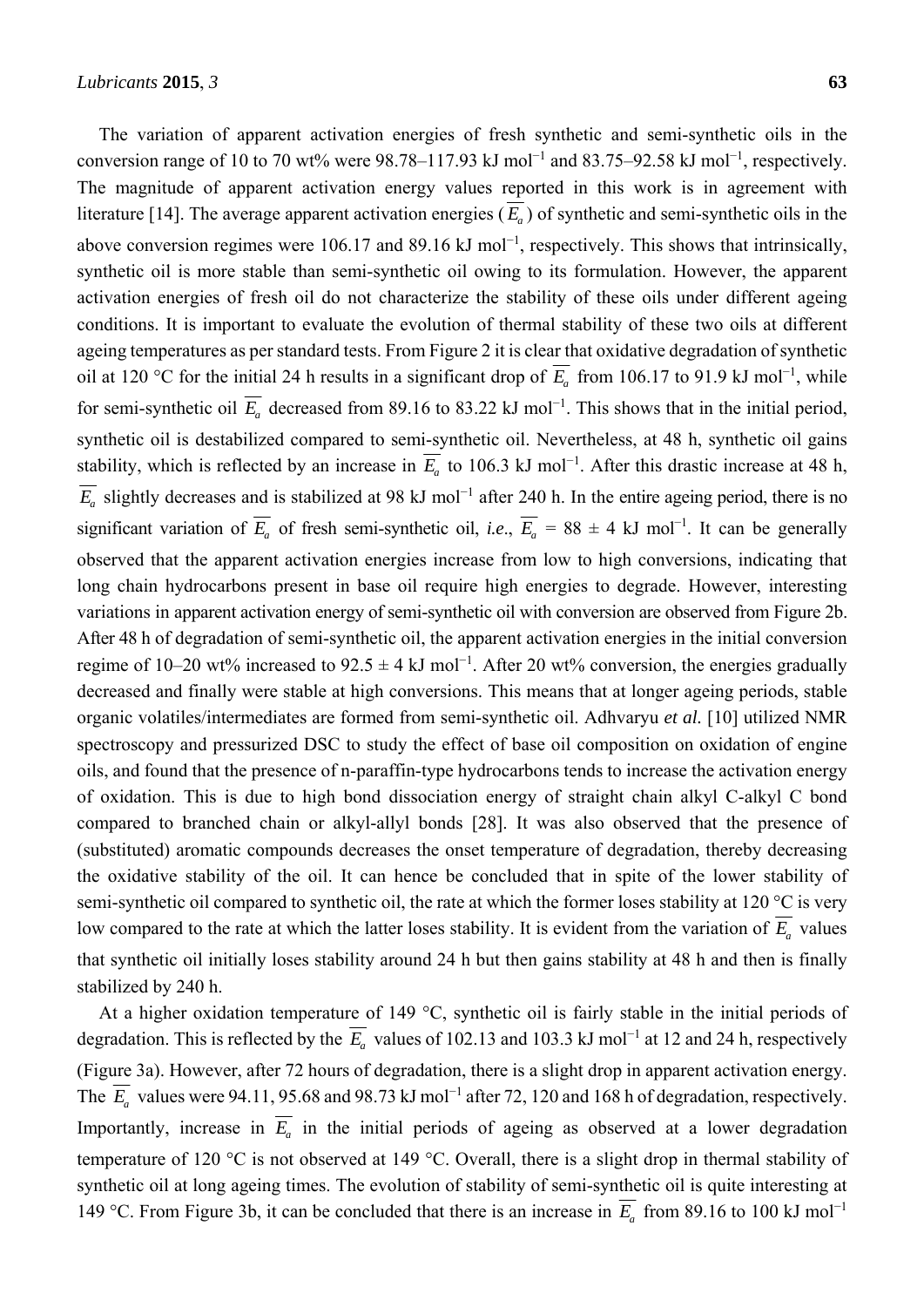in the initial 24 h of degradation. After this initial increase,  $\overline{E_a}$  decreases to 76.44 kJ mol<sup>-1</sup> at 72 h, and finally reaches 81.63 kJ mol<sup>-1</sup> after 168 h of ageing. It is worthwhile to note that in the entire conversion range, the apparent activation energy of decomposition of semi-synthetic oil is nearly the same, suggesting that the degradation is governed by a single rate-determining step. It is known that the presence of oxygen-containing polar compounds in base oil significantly affects the rate of degradation [10]. The constant apparent activation energy values of semi-synthetic oil at 149 °C shows that polar organic compounds are not involved in the decomposition reactions, while it is dominated by the reactions of linear and branched hydrocarbons. This is further supported by the GC/MS analysis of aged semi-synthetic oil at 149 °C, which revealed the presence of a number of branched and cyclic hydrocarbons (Table 1).

The variation of apparent activation energies of synthetic and semi-synthetic oils at 200 °C with degradation time is depicted in Figure 4. In the initial 24 h of degradation, there is no change in stability of synthetic oil, which is clearly reflected by the  $\overline{E}_a$  values. However, at 72 h there is a drastic drop in  $\overline{E}_a$  to 88.65 kJ mol<sup>-1</sup>, after which oil gains stability and attains  $\overline{E}_a$  of 102.77 kJ mol<sup>-1</sup> at 120 h. A similar trend in variation of  $\overline{E}_a$  was also observed in the case of semi-synthetic oil. Semi-synthetic oil exhibited low  $\overline{E}_a$  of 82.8 and 78.02 kJ mol<sup>-1</sup> after 72 and 96 h of ageing, respectively, but gained stability and attained the original  $E_a$  of 86.23 kJ mol<sup>-1</sup> at the end of 120 h. It is important to note that the observed variations in apparent activation energies are associated with the formation and interconversion of various components present in engine oil during ageing. Specifically, the various components present in engine oils like base oil, antiwear additive, antioxidants, detergents and dispersants undergo various reactions like oxidation, sulfation and nitration, and hence, it is important to correlate the observed changes in apparent activation energies at different ageing times with variation in physicochemical properties to obtain a better understanding of the mechanism of oxidative degradation.

Figure 5 summarizes the observations made earlier on trends of average apparent activation energies with ageing period for synthetic and semi-synthetic oils at different temperatures. The overall trends for synthetic and semi-synthetic oils are similar at 120 and 200 °C. Even at a lower ageing temperature of 120 °C, there is a drop in average apparent activation energy at 24 h, which further increases signifying the gain in thermal stability at long ageing periods. At a higher temperature of 200 °C, the drop in average apparent activation energy occurs at long ageing periods of 72 and 96 h for synthetic and semi-synthetic oils, respectively. This can be related to the variation of physicochemical properties at these temperatures and ageing periods. At an intermediate degradation temperature of 149 °C, semi-synthetic oil is highly destabilized in the initial 75 h period, but regains stability at 150 h. It is important to note that these variations are not evident from the variation of  $T_{\text{max}}$  at these conditions (Supplementary Table S3). While these variations can be attributed to the complex organic transformations occurring during oxidative degradation, the results clearly show that apparent activation energies are highly dependent on ageing temperatures.

### *3.2. Variation of Physicochemical Properties of Oils with Ageing*

#### 3.2.1. Composition of Aged Engine Oils by GC/MS

GC/MS analysis of fresh and aged synthetic and semi-synthetic oil samples was performed to identify the different species originally present and those that evolved during oxidative degradation. Figures 6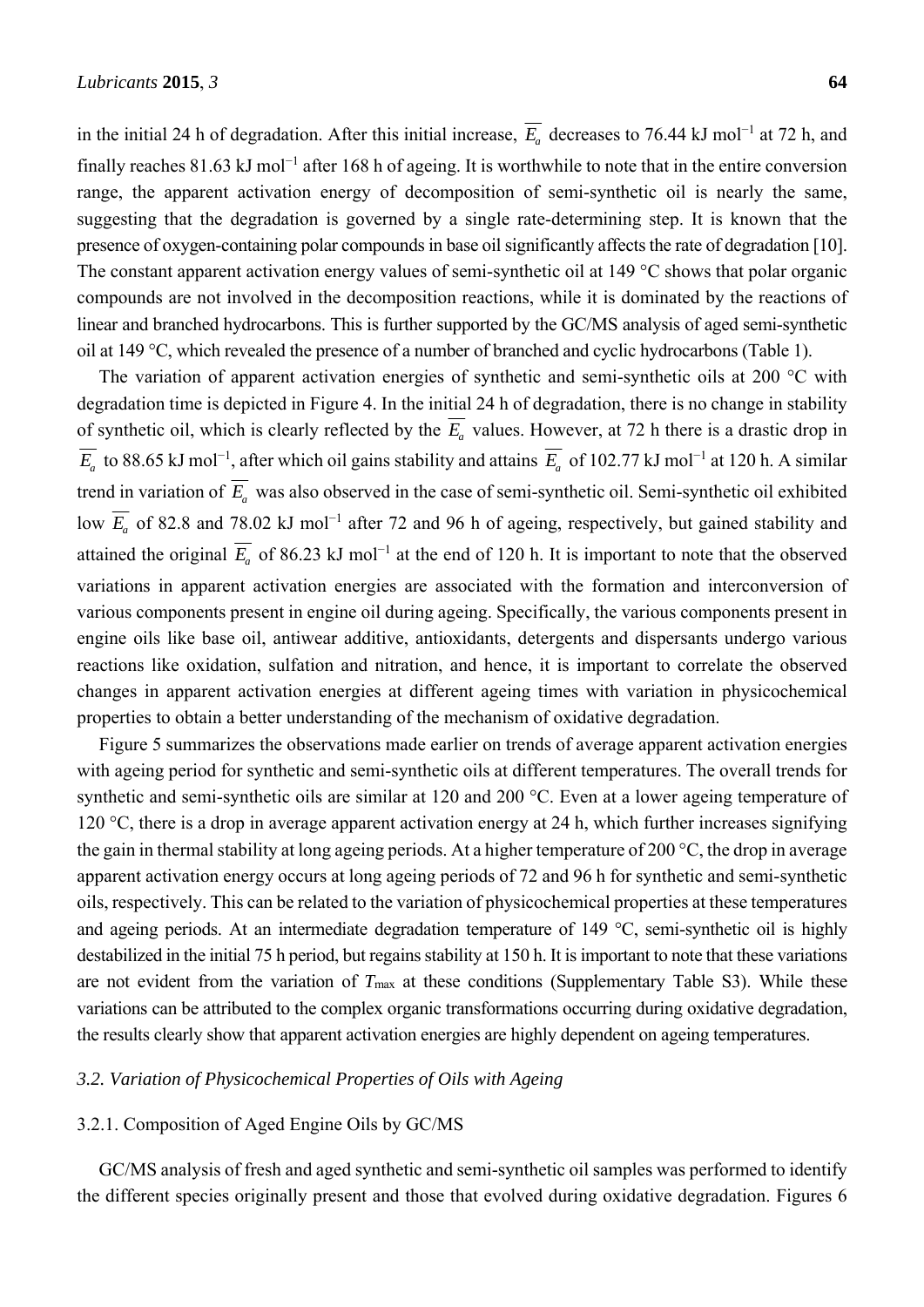and 7 depict the GC/MS total ion chromatograms (TIC) of fresh synthetic and semi-synthetic oils and aged ones at 120, 149 and 200 °C. The list of compounds eluted at different retention times for the different conditions are provided in Supplementary Tables S1 and S2. As the oil contains a complex mixture of different organic compounds, the area% contribution of the various hydrocarbons is shown in Table 1 for different conditions. It is clear that the major hydrocarbon present in fresh synthetic oil was tetratriacontane  $(C_{34}H_{70})$  and oxidative degradation of synthetic oil at different temperatures results in the formation of shorter carbon chain length hydrocarbons as major products. Importantly, longer chain length hydrocarbons like tetrapentacontane  $(C_{54}H_{110})$  and hexacontane  $(C_{60}H_{122})$  were also observed along with other hydrocarbons at 120 and 149 °C, while shorter chain length hydrocarbons like pentadecane (C<sub>15</sub>H<sub>32</sub>) and hexadecane (C<sub>16</sub>H<sub>34</sub>) are the major products at 200 °C. The formation of shorter chain length hydrocarbons can be attributed to the following sequence of elementary free radical reactions [28]: (i) random chain fission of hydrocarbons results in the formation of shorter chain alkyl radicals, and (ii) hydrogen abstraction from stable hydrocarbon species stabilizes the alkyl radicals to form shorter chain length saturated hydrocarbons. Chain termination by disproportionation can also stabilize two hydrocarbon radicals with alkyl ends by forming one saturated and another unsaturated hydrocarbon [28].



**Figure 5.** Variation of average apparent activation energies with ageing time for synthetic and semi-synthetic oils at 120, 149 and 200 °C.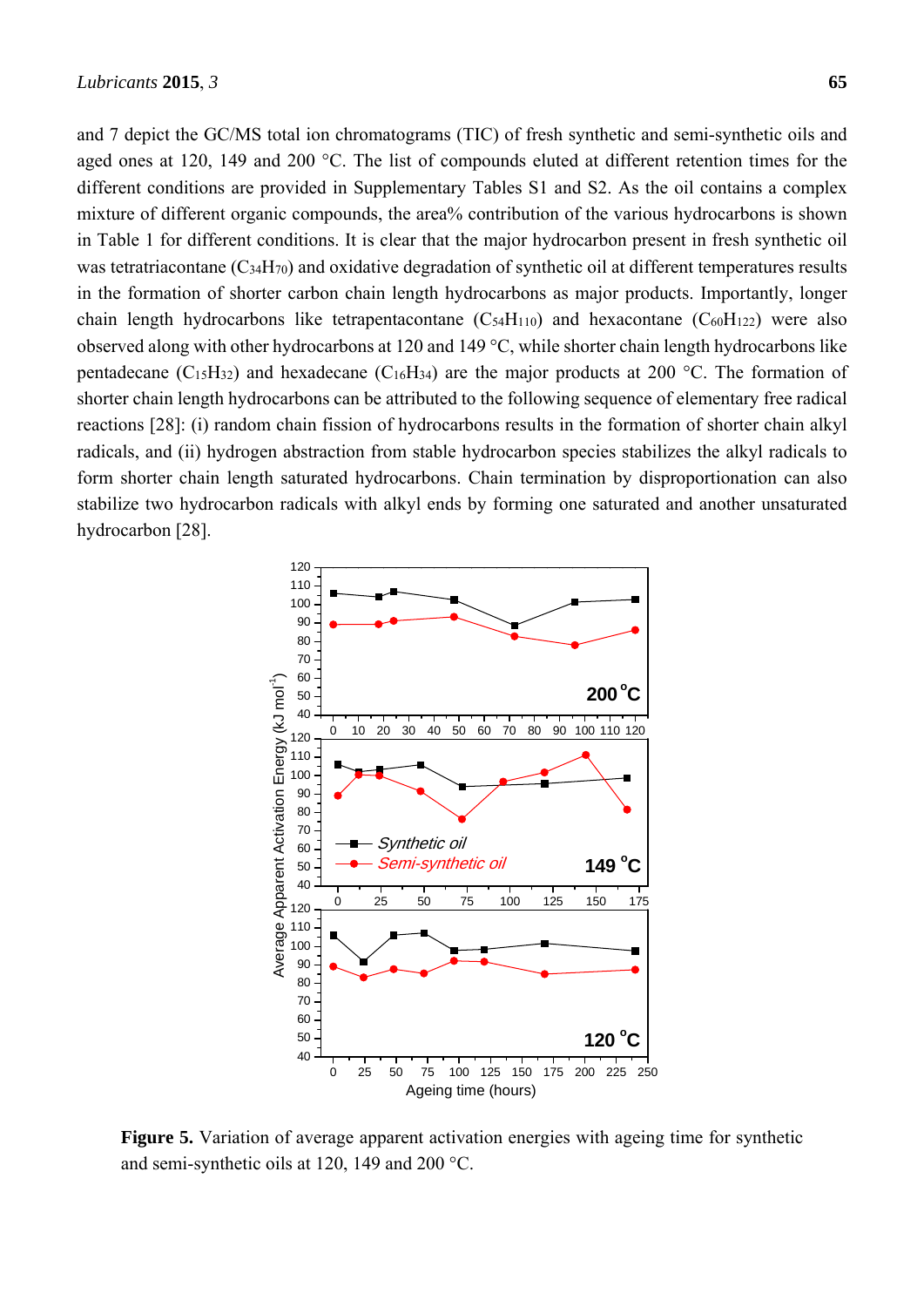# *Lubricants* **2015**, *3* **66**

| $120\text{ °C}$                                                                                                                                | 149 $\degree$ C                                                                                                                                                                                                                                                                                                                                                                                                                                                                                                         | 200 °C                                                                                                                     |  |
|------------------------------------------------------------------------------------------------------------------------------------------------|-------------------------------------------------------------------------------------------------------------------------------------------------------------------------------------------------------------------------------------------------------------------------------------------------------------------------------------------------------------------------------------------------------------------------------------------------------------------------------------------------------------------------|----------------------------------------------------------------------------------------------------------------------------|--|
| <b>Synthetic Oil—Hydrocarbons</b>                                                                                                              |                                                                                                                                                                                                                                                                                                                                                                                                                                                                                                                         |                                                                                                                            |  |
| Docosane $(C22, 20.66)$<br>Tetracosane (C24, 16.08)<br>Dotriacontane (C32, 20.81)<br>Tetrapentacontane (C54, 35.55)<br>Hexacontane (C60, 6.90) | Hexadecane $(C16, 25.41)$<br>Tetrapentacontane (C54, 74.59)                                                                                                                                                                                                                                                                                                                                                                                                                                                             | Pentadecane (C15, 61.90)<br>Hexadecane $(C16, 38.10)$                                                                      |  |
|                                                                                                                                                |                                                                                                                                                                                                                                                                                                                                                                                                                                                                                                                         |                                                                                                                            |  |
| Hexatriacontane (C36, 48.85)<br>Tetrapentacontane (C54, 51.15)                                                                                 | 3-Ethyl-3-methyl decane $(C13, 2.95)$<br>3,9-Dimethyl undecane $(C13, 2.75)$<br>3,3,8-Trimethyl decane $(C13, 2.57)$<br>6-Methyl pentadecane (C16, 4.92)<br>1,1'-(1,3-propanedi yl)bis-cyclohexane (C16, 5.27)<br>Nonadecane $(C19, 3.27)$<br>$2,6,10,14$ -Tetramethyl hexadecane (C20, 3.25)<br>Tetracosane $(C24, 2.01)$<br>1-Decylundecyl cyclohexane (C27, 2.76)<br>2,6,10,15,19,23-Hexamethyl tetracosane (C30, 2.43)<br>Dotriacontane (C32, 11.23)<br>Hexatriacontane (C36, 8.05)<br>Tetratetracontane (C44, 3.3) | Dotriacontane (C32, 45.21)<br>Tritriacontane (C33, 10.87)<br>Hexatriacontane (C36, 9.46)<br>Tetrapentacontane (C54, 34.46) |  |
|                                                                                                                                                |                                                                                                                                                                                                                                                                                                                                                                                                                                                                                                                         | Semi-synthetic Oil—Hydrocarbons *<br>Tetrapentacontane (C54, 26)                                                           |  |

**Table 1.** Key hydrocarbons from oxidative degradation of synthetic and semi-synthetic engine oils at different temperatures. The hydrocarbon chain length and the GC/MS area% contribution of the compound in the hydrocarbon fraction are also mentioned.

\*—Hydrocarbons with less than 2 area% contribution to the overall hydrocarbon composition are not shown for the degradation of semi-synthetic oil at 149 °C.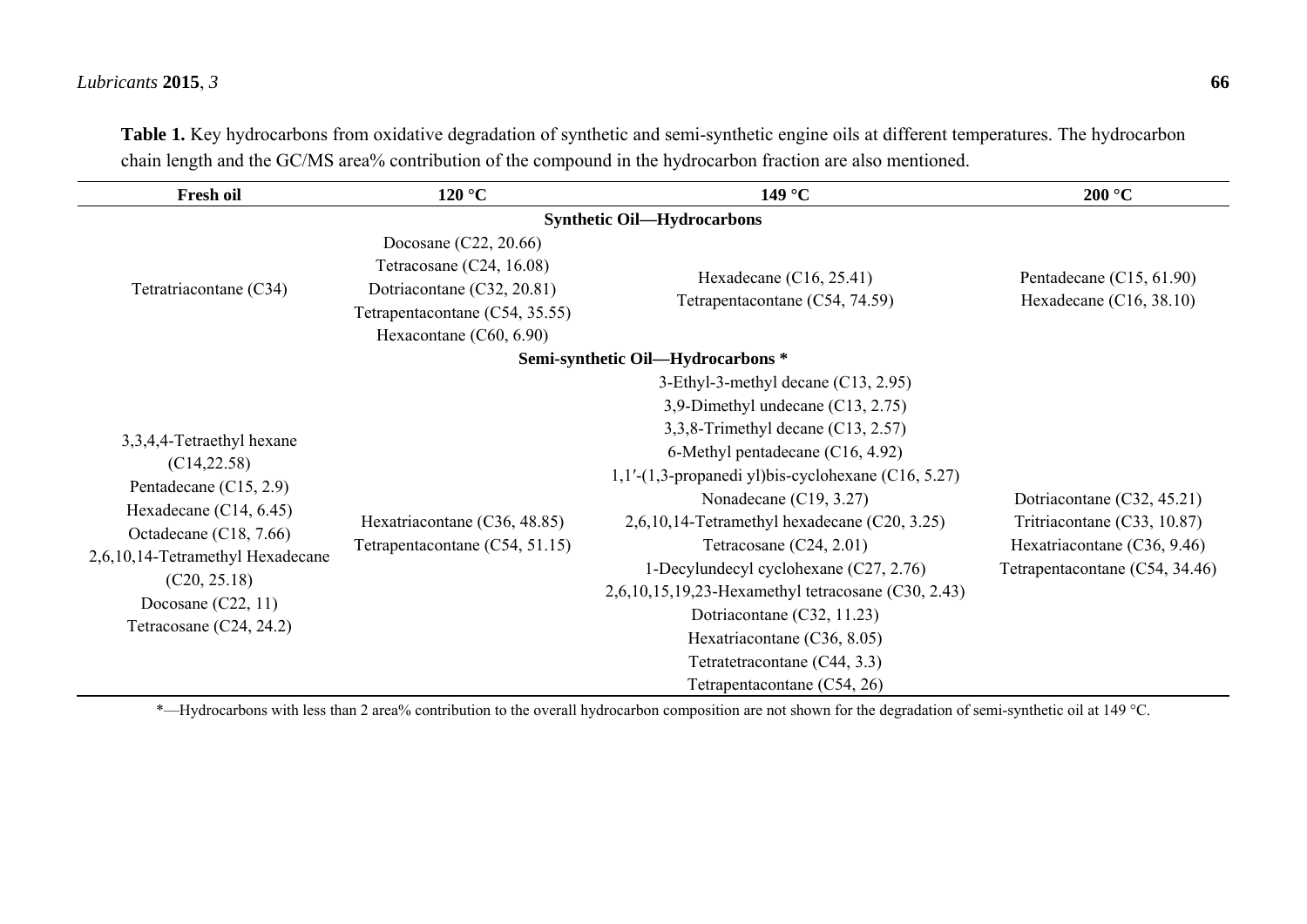

**Figure 6.** Total ion chromatograms of fresh and aged synthetic oil at 120, 149 and 200 °C.



Figure 7. Total ion chromatograms of fresh and aged semi-synthetic oil at 120, 149 and 200 °C.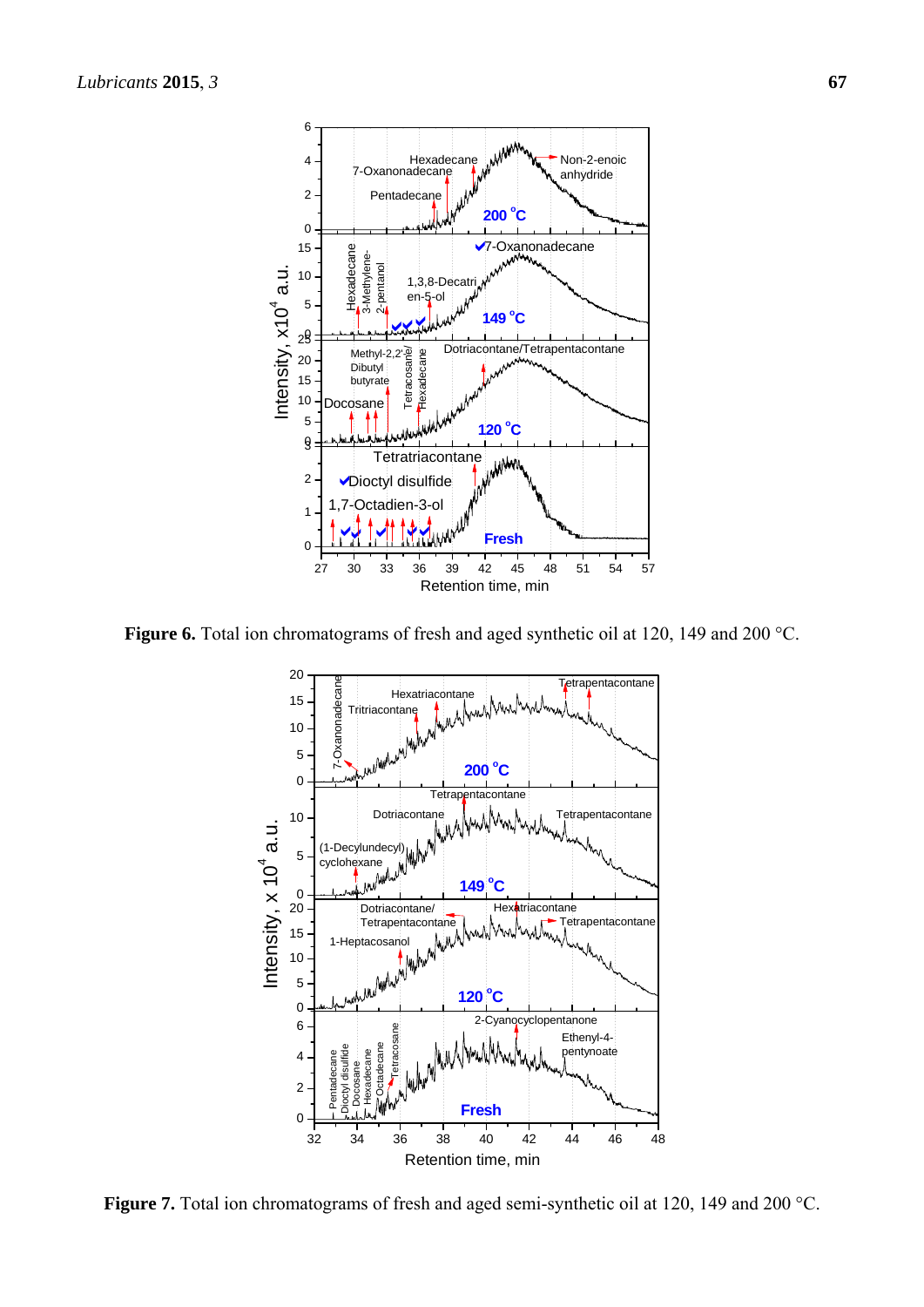Fresh synthetic oil is also characterized by the presence of 1,7-octadien-3-ol, an unsaturated alcohol, furanone, acetal and cycloalkane derivatives. Ageing of synthetic oil at different temperatures leads to the conversion of the oxygenated compounds to esters, carboxylic acids, phenolic compounds (tetradecyl phenol), anhydrides, pentanolide derivatives, oxygenated hydrocarbons (7-oxanonadecane), and unsaturated alcohols (2-propyldecan-1-ol, 3-methylene-2-pentanol and 1,3,8-decatrien-5-ol). Importantly, the conversion of disulfides to sulfones was also observed. This indicates that both oxidation and formation of shorter chain length hydrocarbons are the key transformations occurring during degradation of synthetic oils.

The overall shape of the GC/MS TICs, and the occurrence and repetition of hydrocarbon peaks are comparable with literature data on used motor oils [9,16]. Fresh semi-synthetic oil is characterized by the presence of a mixture of C14 to C24 linear and branched hydrocarbons. Oxygenated organics include branched alcohols (2,3-diethyl-2,3-dimethyl-1,4-butanediol), straight chain and cyclic ketones, and long chain esters of sulfurous and fumaric acids. Interesting distribution of hydrocarbons is observed when semi-synthetic oil is degraded at different temperatures. After 240 h of degradation at 120 °C, hexatriacontane  $(C_{36}H_{74})$  and tetrapentacontane  $(C_{54}H_{110})$  are the major hydrocarbons, along with the formation of 1-heptacosanol (C<sub>27</sub>H<sub>55</sub>OH). Interestingly, at 149 °C, a range of C13 to C54 linear, branched and cyclic hydrocarbons are observed along with notable oxygenated organics such as long chain alcohols (1-eicosanol (C20H41OH) and 1-heptacosanol), esters of valeric, oxalic, malonic, fumaric, sulfurous, succinic, toluic and benzene carboximidic acids, dodecyl ether, diketones, furanones and benzoates. This shows that at 149 °C, recombination of methyl radicals with hydrocarbon radicals, and cyclization of long chain hydrocarbon radicals are the predominant reactions of hydrocarbon species. The formation of a range of esters signifies the higher extent of oxidation occurring in semi-synthetic oils. Importantly, the conversion of 2-ethylhexyl-isohexyl ester of sulfurous acid present in fresh semi-synthetic oil to 2-ethylhexyl-octadecyl ester of sulfurous acid at 149 °C is also observed. This shows that semi-synthetic oil is oxidized to a greater extent than synthetic oil at high temperatures. At the end of 120 h of ageing at 200 °C, linear hydrocarbons (C32, C33, C36 and C54) are the major products along with other oxygenated compounds. This shows that the elementary reactions involved at high temperatures predominantly include termination of long chain hydrocarbon alkyl radicals via recombination. The presence of dioctyl disulfide is observed in both fresh and aged synthetic and semi-synthetic oils. Usually, polysulfides are added as antioxidants in base oils [29]. Disulfides possess high dipole moment and pKa, and hence lead to charge polarization in engine oils. These compounds are usually added to ionize engine oils, so that the lubricity is improved. Maleville *et al.* [30] showed that sulfur compounds provide natural protection to base oils from oxidation. However, under extreme oxidation in presence of iron, these compounds can also act as precursors of deposits. Nitrogen-containing organic compounds that were present in synthetic and semi-synthetic oils include (i) pyrrolidinetricarboxylic acid, 5-(2-furanyl)-2-methyl-trimethyl ester, and (ii) 1,3,3-trimethylazetidine-2,4-dione, respectively. Ageing at high temperatures led to the formation of 2,2,4-trimethyl-2*H*-imidazole and amino containing carbonyl compounds that could not be exactly identified by GC/MS owing to low percentage match with NIST mass spectral database.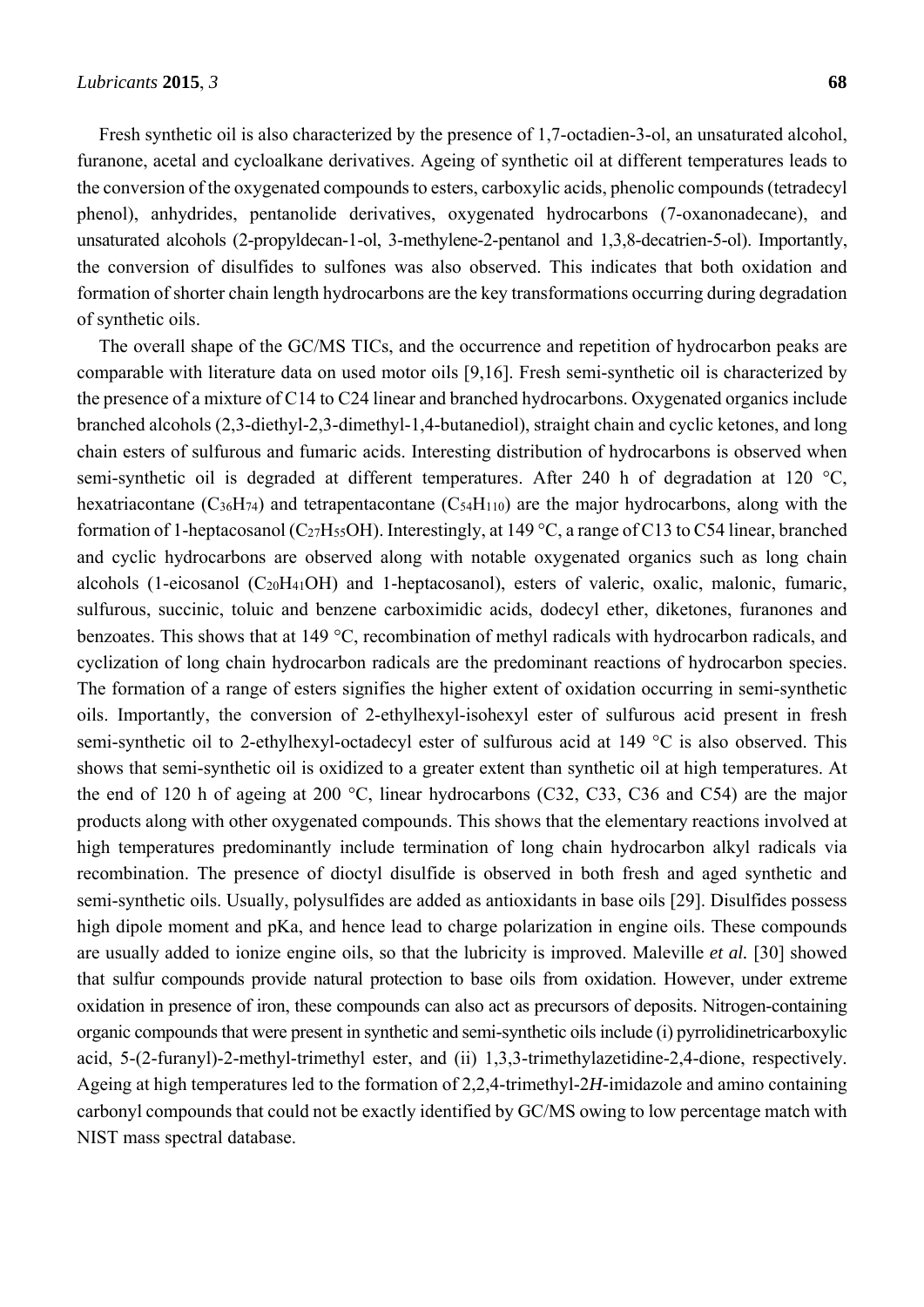#### 3.2.2. Kinematic Viscosity

Viscosity determines the performance and fatigue life of machines and engines, and it plays an important role in determining the oxidative stability of engine oils. Figure 8 depicts the variation of kinematic viscosity of synthetic and semi-synthetic engine oils with ageing time at different degradation temperatures. The densities of synthetic and semi-synthetic oils measured at 40 °C were invariant during ageing, and were 839.8  $\pm$  0.3 g L<sup>-1</sup> and 854.26  $\pm$  0.6 g L<sup>-1</sup>, respectively. At 120 °C, the reduction in kinematic viscosity of both synthetic and semi-synthetic oils over the entire degradation period of 240 h was *ca.* 2%, while at 149 °C, there was a significant decrease in kinematic viscosity of both the oils. The kinematic viscosities of synthetic and semi-synthetic oils decreased by 4% and 8.2%, respectively, at 149 °C. This is expected because high decomposition temperatures tend to break the hydrocarbons present in oil by the attack of oxygen via alkoxy and peroxy bond β-scission, which leads to a decrease in dynamic viscosity. Importantly, the high content of tetrapentacontane in synthetic oil compared to semi-synthetic oil explains the lesser reduction in kinematic viscosity of synthetic oil at the end of 168 h (Table 1). Under similar conditions, Cerny *et al.* [18] found that low to moderate extents of oil oxidation takes place. Interestingly, unexpected trends are observed when the degradation temperature was 200 °C. The kinematic viscosity of synthetic oil decreased by 12.8% at the end of 120 h while that of semi-synthetic oil increased by 9.4%. Kinematic viscosity is a complex manifestation of the reactions of hydrocarbons in base oil and depletion of various additives like viscosity modifiers, antiwear and antioxidants. Generally, kinematic viscosity increases with increase in carbon chain length of the hydrocarbons. In the case of semi-synthetic oil degraded at 200 °C, it is possible that recombination of long chain hydrocarbons occurred via alkyl or alkoxy radical recombination reactions. Based on the GC/MS composition analysis of oils (Table 1) it is clear that long chain hydrocarbons (C32–C54) dominate the product spectrum of aged semi-synthetic oil, while short chain compounds like pentadecane and hexadecane are the only hydrocarbons present in synthetic oil. The oxidized products and polar components such as alcohols, esters, carbonyl compounds and benzene derivatives induce hydrogen bonding, dipole and van der Waals interactions among the constituents present in oil, and contribute to a change in viscosity of the oil.

Viscosity index (VI) illustrates the change in viscosity of engine oils with temperature. A high VI is suggestive of a small viscosity change with increase in temperature, and hence, implies better resistance to thinning. The variation of VI of synthetic and semi-synthetic oils with ageing time was evaluated, and the results are depicted in Figure 9. At 120 °C, the VIs of synthetic and semi-synthetic oils are nearly constant at  $153 \pm 2$  and  $157 \pm 2$ , respectively. However, at 149 °C, there is a sudden increase in VI of synthetic and semi-synthetic oil from 151.4 and 156.6 to 157.7 and 162, respectively, and then a gradual decrease in VI was observed. For synthetic oil, the VI stays at a constant value of  $157 \pm 0.5$  up to 50 h and then exhibits a decrease, while for semi-synthetic oil, the maximum VI is reached at 24 h after which a decrease is observed. Similar trends in variation of VI are observed when the oils are degraded at 200 °C, except that the rate of decrease of VI is very high compared to that at 149 °C. The VIs of oils after 120 h of ageing at 200 °C are significantly lower than the fresh oils and those degraded at lower temperatures.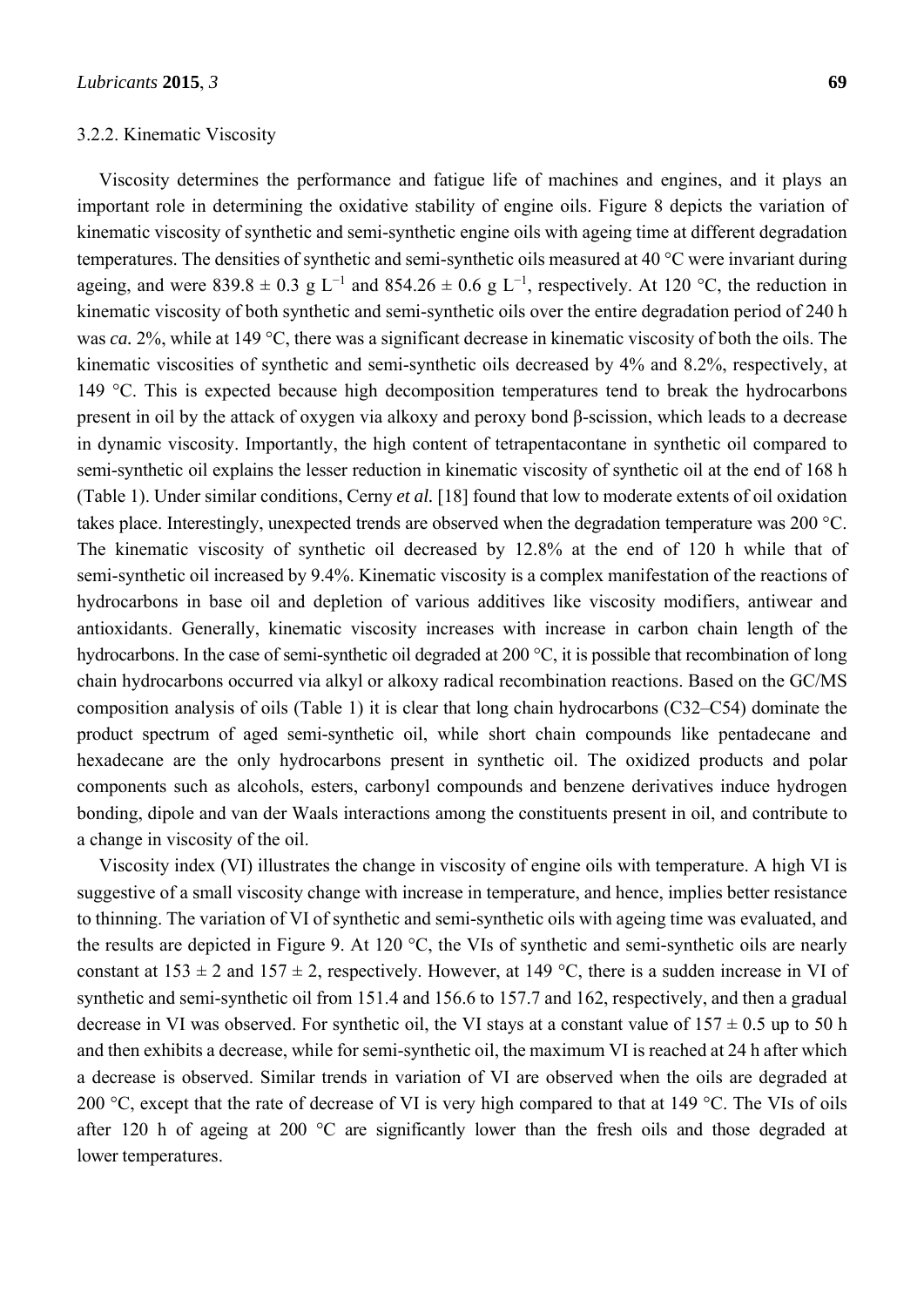

**Figure 8.** Variation of kinematic viscosity of synthetic and semi-synthetic engine oils with degradation time, measured at 40 °C.

# 3.2.3. Antiwear Additive

Antiwear additive is one of the key components of the additive package that suppresses the degradation of base oil under extreme temperatures and loading conditions. The reduction in concentration of antiwear additive is a clear indication of engine oil ageing. The initial rate of ageing of engine oil during service is due to the sacrificial decomposition of antiwear additives, after which the base oil stock starts decomposing. Figure 10 depicts the reduction of antiwear additive during oxidative degradation of synthetic and semi-synthetic oils. As expected, at 120 °C, the reduction of antiwear additive is very low, viz. 6.66 and 3.13% for synthetic and semi-synthetic oils, respectively. However, at 149 and 200 °C, there is significant loss of antiwear additive, owing to higher temperatures of degradation. Importantly, a higher antiwear additive loss was observed in the case of semi-synthetic oil (*ca.* 48% at 149 °C and 68% at 200 °C) compared to synthetic oil (*ca.* 40% at 149 °C and 53% at 200 °C). This analysis supports the higher stability of synthetic engine oils at higher temperatures.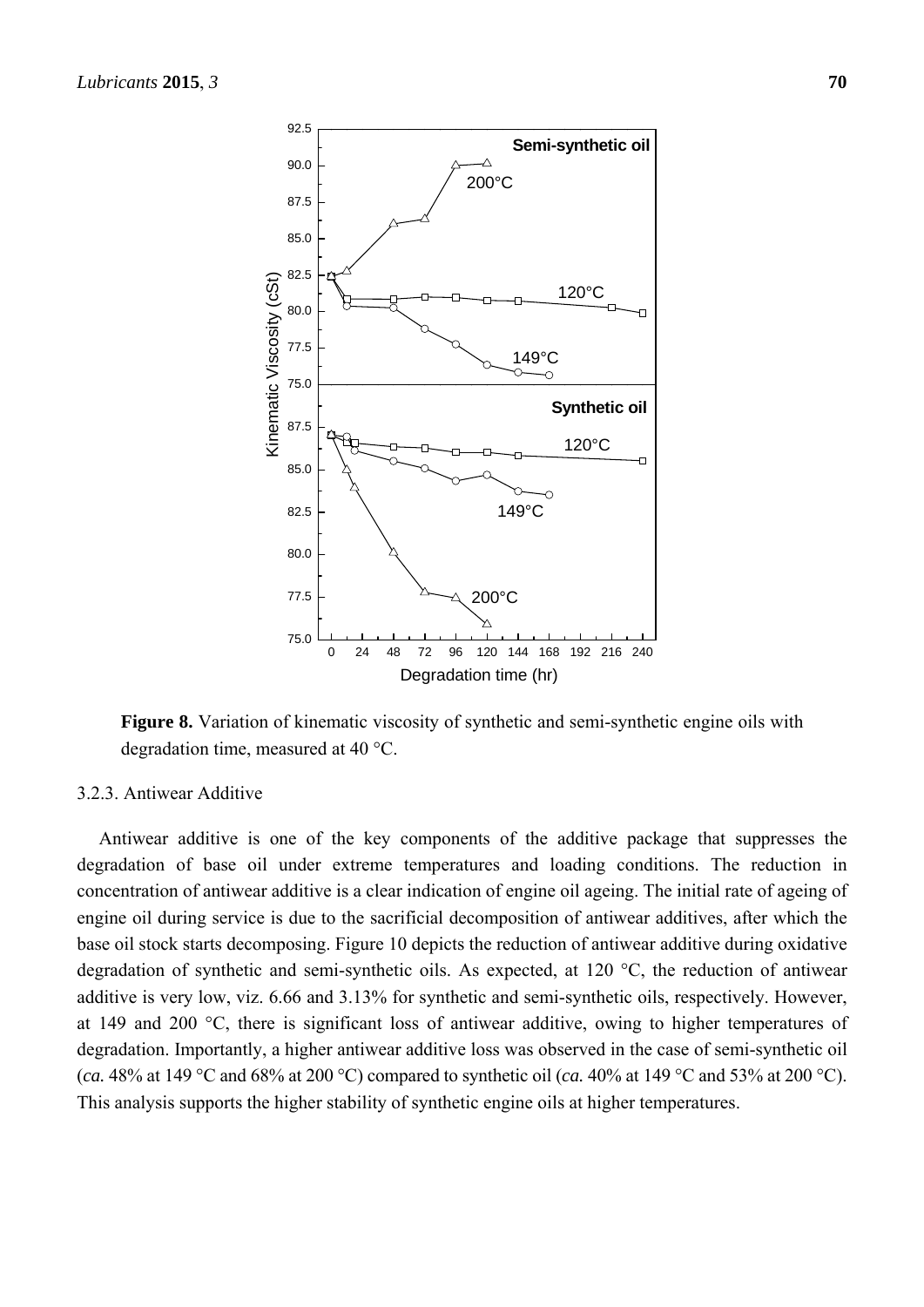

Figure 9. Variation of viscosity index of synthetic and semi-synthetic engine oils with degradation time.

# 3.2.4. Oxidation, Sulfation and Nitration of Oils

Oxidation is the key process that leads to significant changes in a lot of physicochemical properties of the oils. The mechanism of oxidation involves a lot of elementary reaction steps including radical initiation by O2, O2 addition, peroxy bond fission, hydroperoxide formation and decomposition, alkoxy and peroxy bond β-scission, termination by disproportionation, esterification and Baeyer-Villiger rearrangement that lead to the inclusion of oxygen moieties in the hydrocarbon of base oil [3,21,31–33]. Different functional groups such as alcohols, aldehydes, ketones, carboxylic acid and esters are formed as a result of the above elementary reactions. Oxidation of oil also contributes to polarization of oils owing to the formation and/or depletion of the above functional groups. Figure 11 depicts the variation of oxidation number with ageing time expressed in terms of FT-IR absorbance per square mm of the oil sample as analyzed in FluidScan® lubricant monitor. The expected trends of increase in oxidation number with degradation temperature are observed. It is worthwhile to note that the initial rate of increase of oxidation number at 149 and 200 °C for both synthetic and semi-synthetic oil up to 48 h is nearly the same, which indicates that the formation of primary oxygenated intermediates from the base oil is independent of the depletion of antiwear additive. The activation energies for the formation of (i) hydrocarbon radical via primary initiation; (ii) hydrocarbon oxy radical via bond fission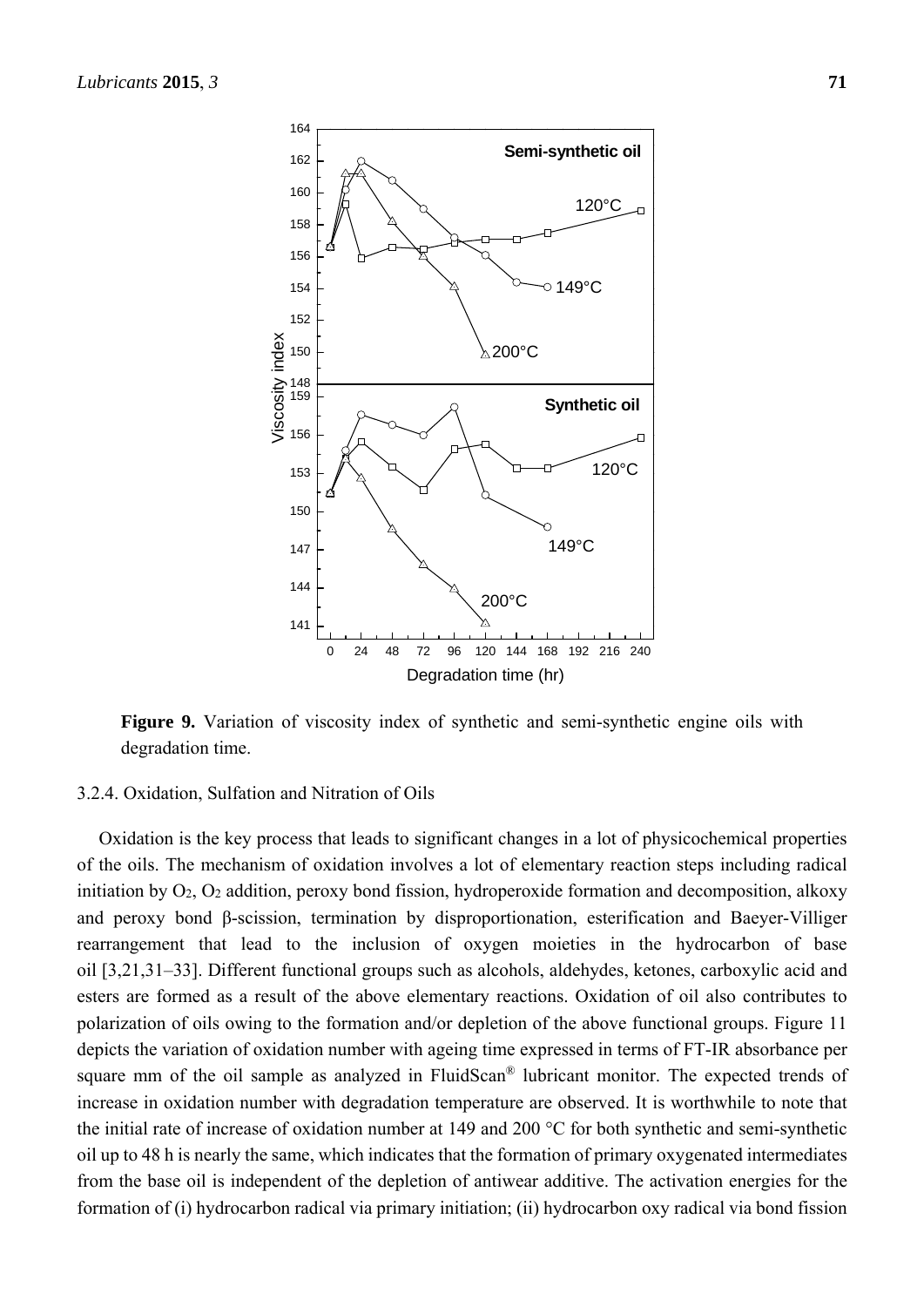of hydroperoxides; and (iii) hydrocarbon peroxy radical via oxygen addition reaction are zero [31], which elucidates the similar variation of oxidation number up to 48 h at 149 and 200 °C. However, after 48 h, oil is oxidized more at 200 °C compared to 149 °C, owing to the relative contribution of hydrogen abstraction, β-scission and recombination reactions whose activation energies vary in the range of 12–88 kJ mol<sup>-1</sup> [31]. The extents of oxidation of semi-synthetic oil at 149 and 200 °C were 83.7% and 125.6%, respectively, which are significantly more than that of synthetic oil, *i.e*., 56.5% at 149 °C and 75% at 200 °C.



**Figure 10.** Variation of antiwear additive in synthetic and semi-synthetic engine oils with degradation time at different temperatures.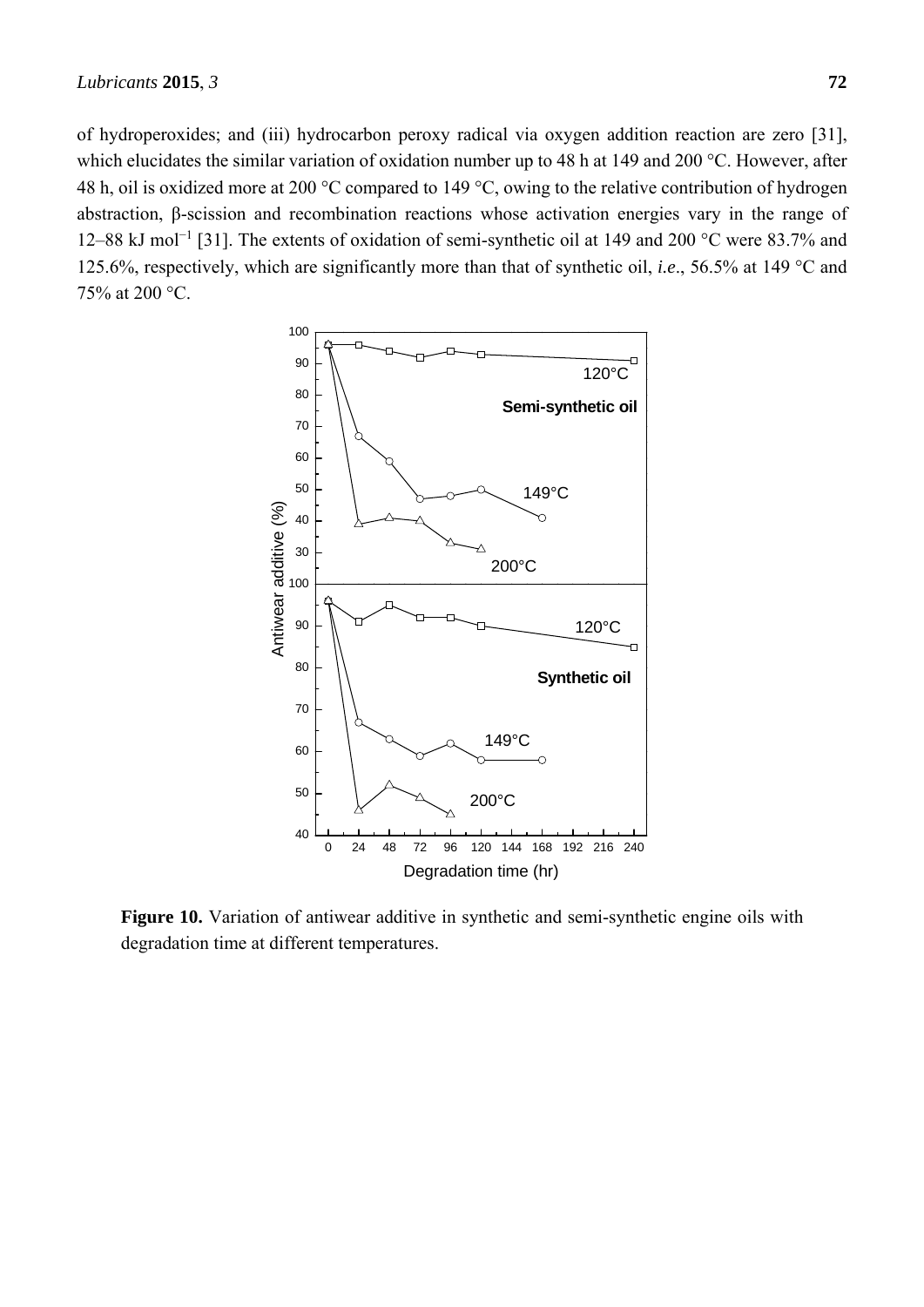

**Figure 11.** Variation of oxidation number of synthetic and semi-synthetic engine oils with degradation time at different temperatures.

Total base number (TBN) is an indirect measure of the rate at which oil acquires acidity during ageing. Engine oils contain alkaline additives like calcium sulfonate, magnesium sulfonate, phenates and salicylates [1–3] to neutralize the acids that may be generated during oxidative degradation. Thus a reduction in concentration of these additives is related to the extent of formation of acids, which is characterized by TBN. TBN is generally used as an indicator of oil replacement. TBN of synthetic and semi-synthetic engine oils at different degradation temperatures are presented in Figure 12. At 200 °C, synthetic oil quickly attains the state of non-usability, *i.e.*, 85% reduction of TBN within 24 h, while semi-synthetic oil attained a similar state only after 96 h. However, the rates of decrease of TBN at 120 and 149 °C are nearly the same for synthetic and semi-synthetic oils. In this study, the presence of esters of sulfurous acid is a clear indication of increase in acidity or total acid number of oil during ageing. The absence of sulfurous acid derivatives in aged synthetic oil at long time periods at 200 °C can be correlated with the drastic reduction of TBN or complete neutralization of acids/acidic esters in the initial 24 h by the alkaline additives.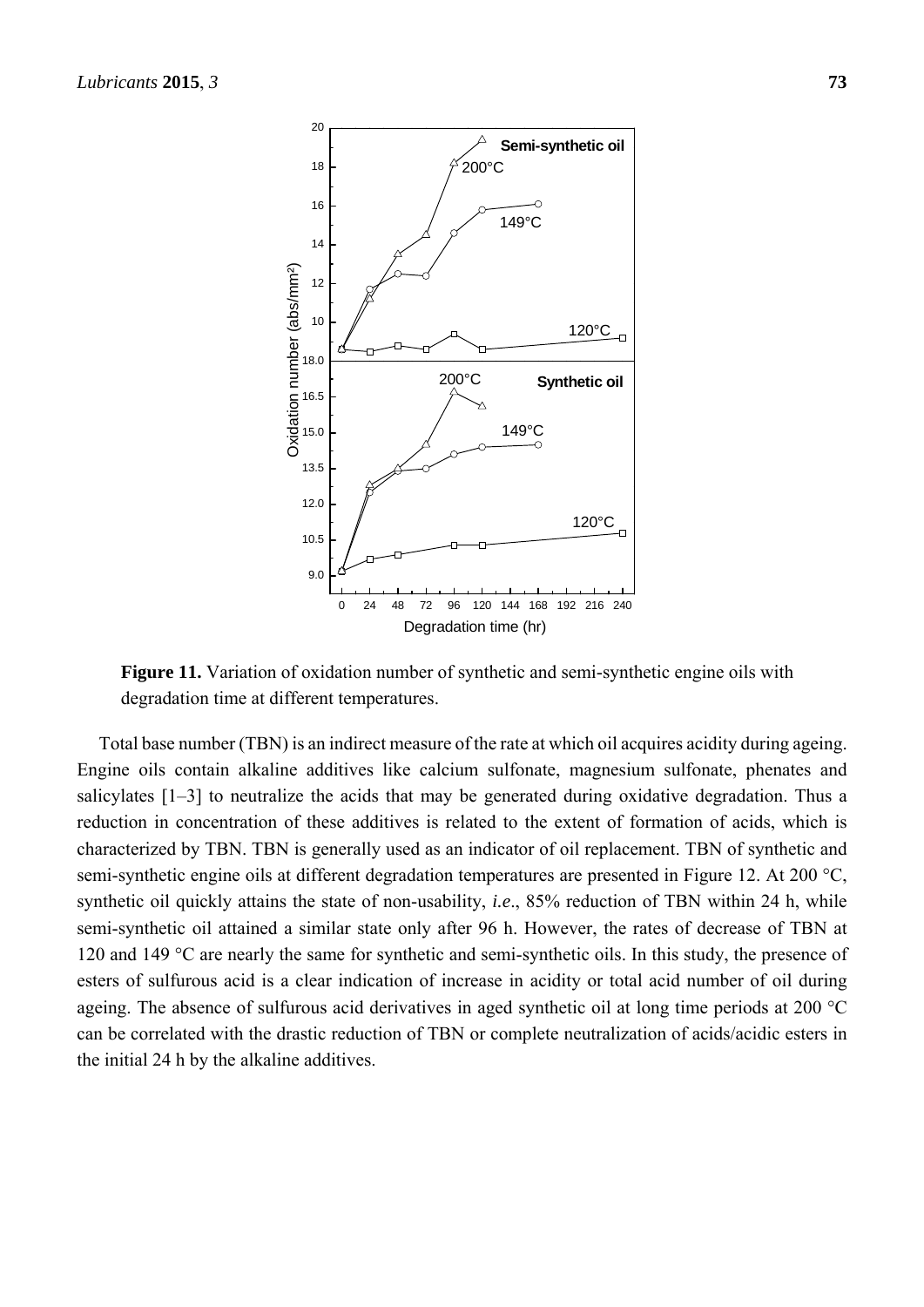

**Figure 12.** Variation of total base number of synthetic and semi-synthetic engine oils with degradation time at different temperatures.

Sulfates and sulfur derivatives are formed when the additives containing sulfides, thiophosphates and sulfonates originally present in oils are oxidized during degradation of engine oils. Under extreme conditions sulfuric acid can also be formed, which imparts high acidity to engine oils. The presence of benzyl sulfones and its derivatives is confirmed in GC/MS analysis in the case of synthetic oils when degraded at 200 °C (Supplementary Table S1d). The variation of sulfation index with degradation time, as determined by FluidScan® lubricant monitor at different temperatures for synthetic and semi-synthetic oils, is depicted in Figure 13. Semi-synthetic oil intrinsically has a higher sulfation index than synthetic oil. Similar initial rates of increase in sulfation index are observed for the degradation of semi-synthetic oil at 149 and 200 °C. Interestingly, at long time periods, the sulfation indices at both these temperatures are the same, which shows that the extent of sulfation is similar. For synthetic oil, a drastic increase in sulfation at 200 °C is observed, while sulfation index reaches a saturation at 149 °C.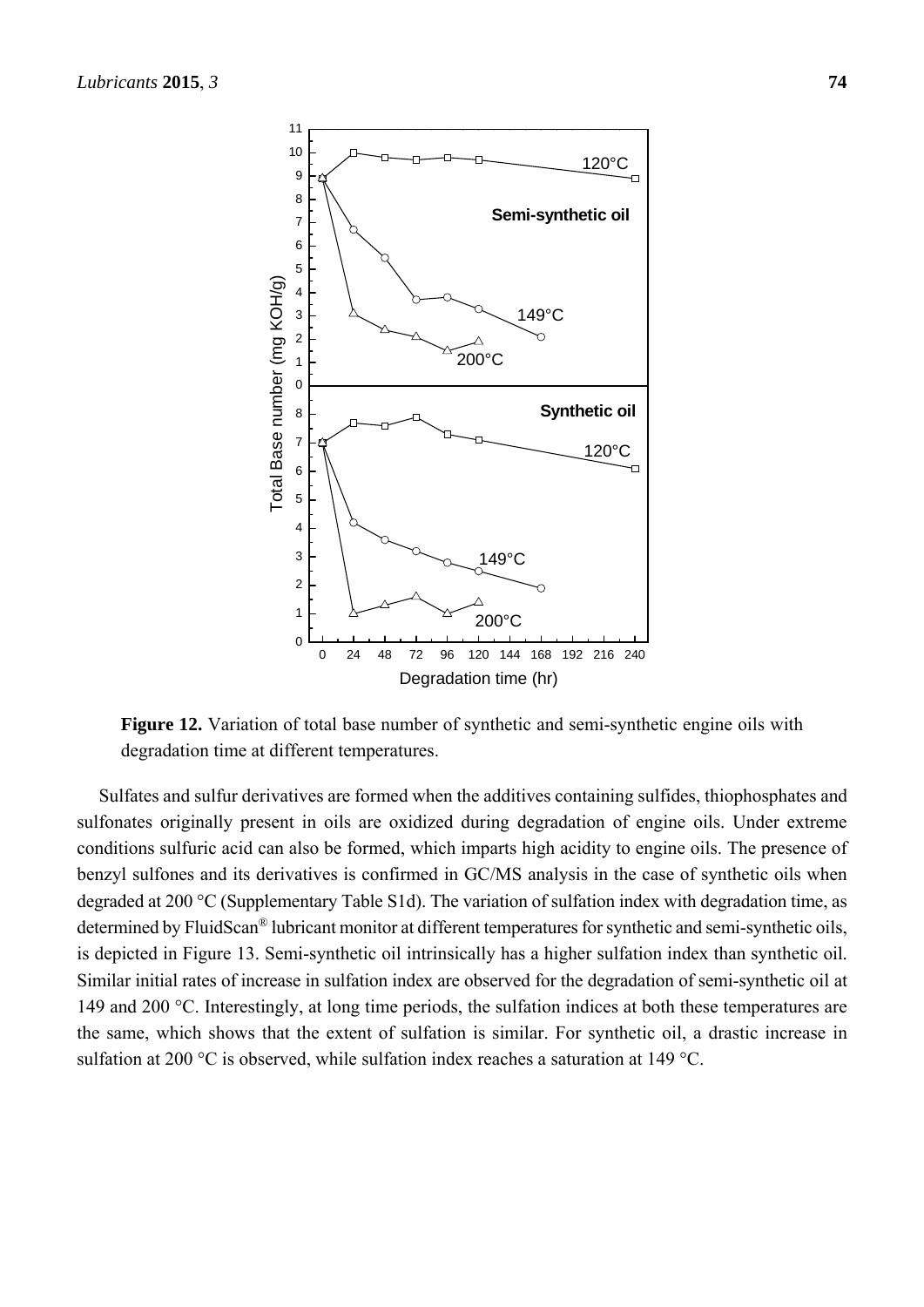

**Figure 13.** Variation of sulfation index of synthetic and semi-synthetic engine oils with degradation time at different temperatures.

Nitration index is another key parameter that characterizes the formation of nitrogen oxides and deposits in combustion chambers of engines. Nitrogen containing organic compounds from additives can be oxidized during degradation, which leads to an increase in nitration index. From Figure 14 it is clear that semi-synthetic oil has a higher initial content of organic nitrates than synthetic oil. A closer investigation of percent increase in nitration index of synthetic and semi-synthetic oil shows that the final increase of nitration index is similar at all the temperatures, albeit with erratic trends at intermediate ageing durations. Importantly, compared to oxidation and sulfation indices, a higher, *i.e*., *ca.* 10%, increase in nitration of oils is observed at 120 °C. The initial rate of increase of nitration index up to 24 h is similar at 149 and 200 °C for synthetic and semi-synthetic oils, which is also in line with the variation of oxidation index. This shows that free radical exchange between nitration and oxidation reactions could occur in the initial periods. Nonetheless, the overall rate of increase of oxidation index is much higher than nitration index, suggesting that oil is more oxidized than being nitrated owing to the formation of highly polar moieties like alcohols.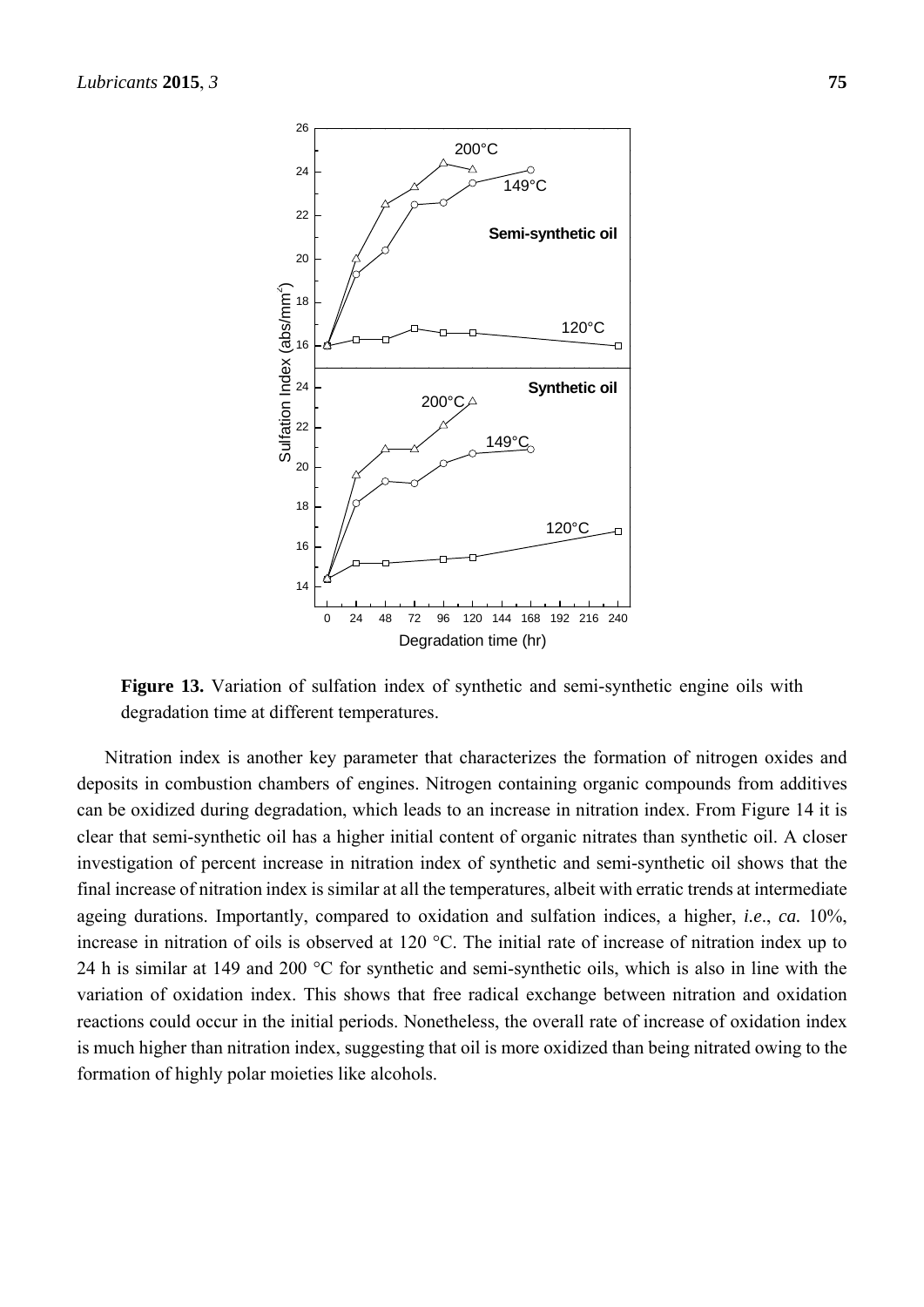

**Figure 14.** Variation of nitration index of synthetic and semi-synthetic engine oils with degradation time at different temperatures.

### **4. Conclusions**

In this study, a comprehensive characterization of oxidative degradation of synthetic and semi-synthetic oils at different temperatures, viz. 120, 149 and 200 °C, as per standard test conditions has been performed. The aged oil samples obtained at different time intervals were analyzed using different techniques such as TGA, GC/MS, dynamic viscosity and density measurements, and lubricant ageing tests. For the first time, the rate of loss or gain of stability of oils during ageing is characterized using the evolution of average apparent activation energy of the oils. Based on the comprehensive kinetic analysis and physicochemical characterization of synthetic and semi-synthetic oils degraded at different temperatures, the following important conclusions can be drawn:

(i) At an oxidation temperature of 120  $\degree$ C, synthetic oil loses stability in the initial time period, while it gains stability at longer ageing periods. Contrastingly, semi-synthetic oil exhibits stability throughout the 240 h of ageing period at 120 °C. This can be correlated with the increase in oxidation number, sulfation index and decrease in antiwear additive content in the case of synthetic oil, while the variation of these quantities is insignificant in the case of semi-synthetic oil. This demonstrates that even though synthetic oil ( $\overline{E_a}$  = 106.17 kJ mol<sup>-1</sup>) is intrinsically more stable than semi-synthetic oil ( $\overline{E_a}$  = 89.16 kJ mol<sup>-1</sup>), the former loses stability at 120 °C owing to a relatively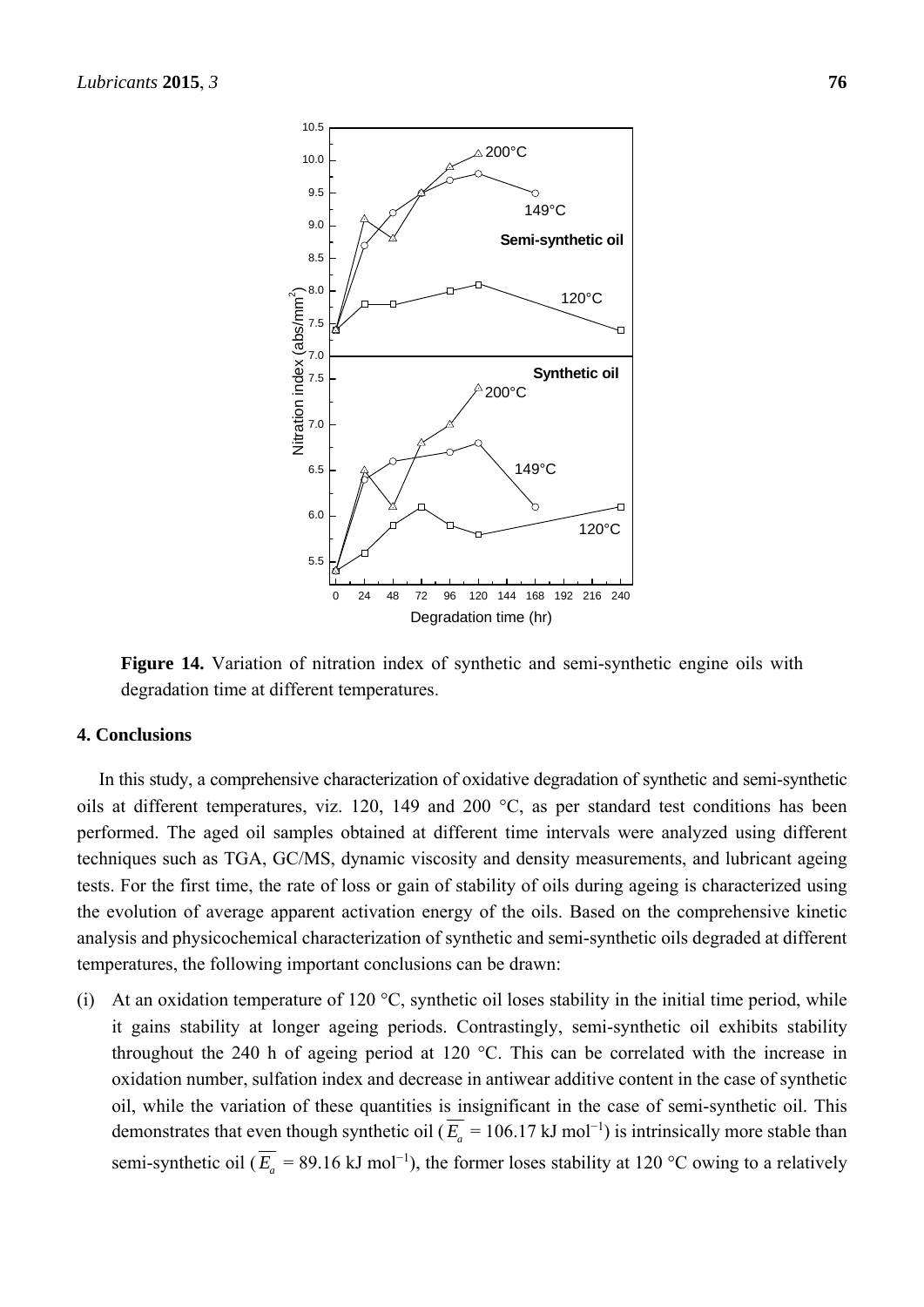higher extent of oxidation. The constant value of  $\overline{E}_a$  and the formation of long chain hydrocarbons corroborates that semi-synthetic oil is oxidized to a relatively lesser extent than synthetic oil.

- (ii) At intermediate degradation temperatures of 149  $\degree$ C, a number of linear, branched and cyclic hydrocarbons are formed from semi-synthetic oil. Moreover, the apparent activation energies at different conversions are nearly the same. The above observations show that the decomposition of semi-synthetic oil predominantly involves chain fission and hydrogen abstraction, and mid-chain β-scission as the rate determining pathways. The loss of antiwear additive was more pronounced in the case of semi-synthetic oil than synthetic oil. However, shorter chain saturated and unsaturated alcohols are formed from synthetic oils. The oxidation and sulfation indices increased in the initial 96 h of ageing and reached saturation at longer ageing periods.
- (iii) The average apparent activation energies of synthetic oil in the initial 24 h of degradation at 149 and 200 °C were found to be the same, which correlates well with a similar variation of oxidation index.
- (iv) At an ageing temperature of 200 °C, both synthetic and semi-synthetic oils exhibit similar trends in variation of  $\overline{E_a}$ . Around 72–96 h, the oils lose their thermal stability, while the stability is regained at long ageing periods. The gain in stability may be correlated with the decrease in oxidation index of synthetic oil after 96 h of ageing and increase in kinematic viscosity of semi-synthetic oil with ageing time. The increase in viscosity is due to the formation of long chain hydrocarbons. Both the oils rapidly lose their lubricity, as evidenced by the high rate of decrease of viscosity index.
- (v) The activation energy analysis and physicochemical characterization of fresh and aged engine oils discussed in this work will be useful to develop distributed activation energy models with pseudo components taking part in a multistep mechanism. The apparent activation energies evaluated in this work via KAS method can be used as initial estimates for a more robust semi-mechanistic model of engine oil oxidation.

# **Acknowledgments**

The authors thank Department of Science and Technology (DST), India, for funding to procure thermogravimetric analyzer via FIST grant. Ravikrishnan Vinu thanks Indian Institute of Technology Madras for New Faculty Seed Grant. The National Center for Combustion Research and Development is sponsored by DST, India. The authors thank the anonymous reviewers for useful comments to improve the manuscript.

# **Author Contributions**

Anand Kumar Tripathi performed all the experiments, data analysis, and contributed to manuscript writing. Ravikrishnan Vinu conceived the research topic, helped in designing the experiments, analysis of results, manuscript writing and revisions.

#### **Conflicts of Interest**

The authors declare no conflict of interest.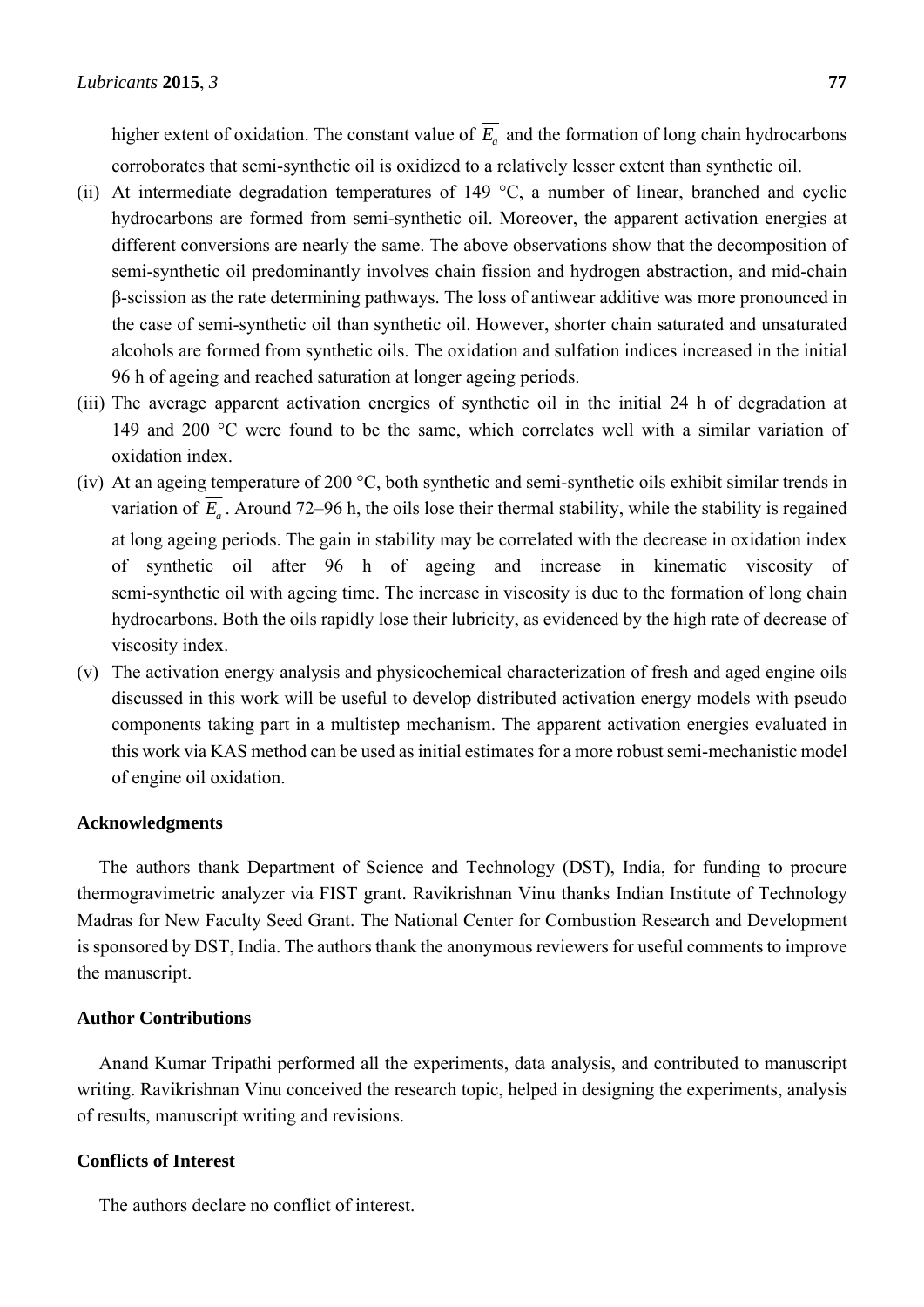# **References**

- 1. Liston, T.V. Engine lubricant additives. What they are and how they function? *Lubr. Eng.* **1992**, *48*, 389–397.
- 2. Mortier, R.M.; Orszulik, S.T. In *Chemistry and Technology of Lubricants*; VCH Publishers: New York, NY, USA, 1992.
- 3. Syed, R. Lubricant additives. In *A Comprehensive Review of Lubricants Chemistry, Technology, Selection, and Design*. ASTM International: West Conshohocken, PA, USA, 2009; doi:10.1520/MNL11464M.
- 4. Adhvaryu, A.; Perez, J.M.; Singh, I.D.; Tyagi, O.S. Spectroscopic studies of oxidative degradation of base oils. *Energy Fuels* **1998**, *2*, 1369–1374.
- 5. Rose, H.R.; Smith, D.R.; Vassallo, A.M. Study of the oxidation of oil shale and kerogen by Fourier transform infrared emission spectrometry. *Energy Fuels* **1998**, *12*, 682–688.
- 6. Dong, J.; van De Voort, F.R.; Ismail, A.A.; Akochi-Koble, E.; Pinchuk, D. Rapid determination of the carboxylic acid contribution to the total acid number of lubricants by Fourier transform infrared spectroscopy. *Lubr. Eng.* **2000**, *56*, 12–20.
- 7. Adams, M.J.; Romeo, M.J.; Rawson, P. FTIR analysis and monitoring of synthetic aviation engine oils. *Talanta* **2007**, *73*, 629–634.
- 8. Al-Ghouti, M.A.; Al-Atoum, L. Virgin and recycled engine oil differentiation: A spectroscopic study. *J. Environ. Manag.* **2009**, *90*, 187–195.
- 9. Dominguez-Rosado, E.; Pichtel, J. Chemical characterization of fresh, used and weathered motor oil via GC/MS, NMR and FTIR techniques. *Proc. Indiana Acad. Sci.* **2003**, *112*, 109–116.
- 10. Adhvaryu, A.; Perez, J.M.; Singh, I.D. Application of quantitative NMR spectroscopy to oxidation kinetics of base oils using a pressurized differential scanning calorimetry technique. *Energy Fuels*  **1999**, *13*, 493–498.
- 11. Owrang, F.; Mattsson, H.; Olsson, J.; Pedersen, J. Investigation of oxidation of a mineral and a synthetic engine oil. *Thermochim. Acta* **2004**, *413*, 241–248.
- 12. Bowman, W.F.; Stachowiak, G.W. Application of sealed capsule differential scanning calorimetry. Part II: Assessing the performance of antioxidants and base oils. *Lubr. Eng.* **1999**, *55*, 22–29.
- 13. Santos, J.C.O.; dos Santos, I.M.G.; Souza, A.G.; Sobrinho, E.V.; Fernandes, V.J.; Silva, A.J.N. Thermoanalytical and rheological characterization of automotive mineral lubricants after thermal degradation. *Fuel* **2004**, *83*, 2393–2399.
- 14. Gamlin, C.D.; Dutta, N.K.; Choudhury, N.R.; Kehoe, D.; Matisons, J. Evaluation of kinetic parameters of thermal and oxidative decomposition of base oils by conventional, isothermal and modulated TGA, and pressure DSC. *Thermochim. Acta* **2002**, *393*, 357–369.
- 15. Crnkovic, P.M.; Leiva, C.R.M.; dos Santos, A.M.; Milioli, F.E. Kinetic study of the oxidative degradation of Brazilian fuel oils. *Energy Fuels* **2007**, *21*, 3415–3419.
- 16. Barman, B.N. Behavioral differences between group I and group II base oils during thermo-oxidative degradation. *Tribol. Int.* **2002**, *35*, 15–26.
- 17. Spearot, J.A. Viscosity of severely oxidized engine oil. *Ind. Eng. Chem. Prod. Res. Dev.* **1974**, *13*, 259–267.